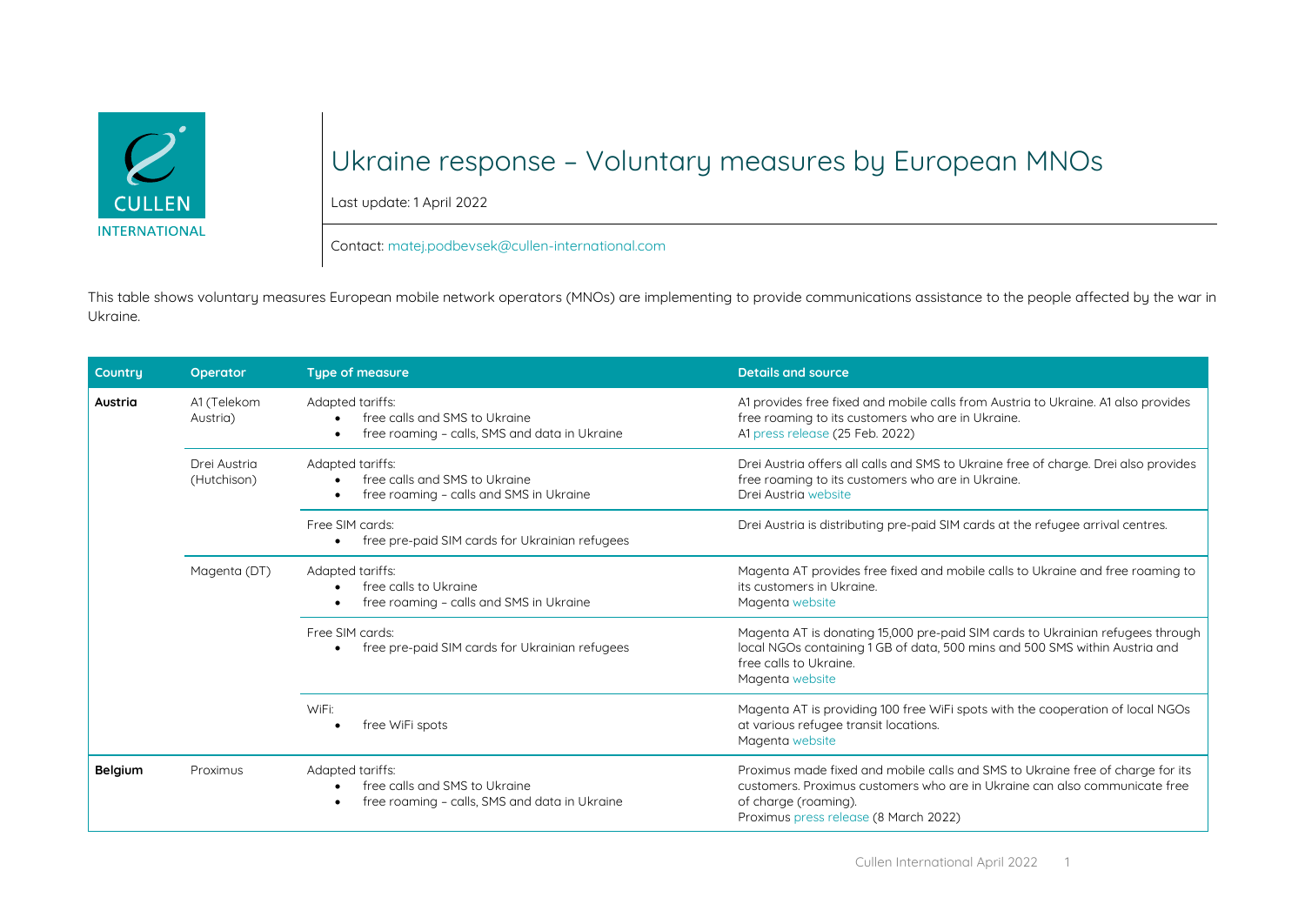| Country         | <b>Operator</b>          | <b>Type of measure</b>                                                                                  | <b>Details and source</b>                                                                                                                                                                                                        |
|-----------------|--------------------------|---------------------------------------------------------------------------------------------------------|----------------------------------------------------------------------------------------------------------------------------------------------------------------------------------------------------------------------------------|
|                 |                          | Free SIM cards:<br>free pre-paid SIM cards for Ukrainian refugees<br>$\bullet$                          | Proximus offers pre-paid cards to Ukrainian refugees with 10 GB of data and<br>unlimited calling and texting in Belgium.<br>Proximus press release (8 March 2022)                                                                |
|                 | Orange Belgium           | Adapted tariffs<br>free calls to Ukraine                                                                | From 28 Feb. 2022 residential and business customers with an Orange postpaid<br>subscription can call fixed and mobile numbers in Ukraine for free.<br>Orange Belgium CEO Twitter post (25 Feb. 2022)<br>Orange post on Linkedin |
|                 | Base/Telenet             | Adapted tariffs:<br>free calls and SMS to Ukraine<br>free roaming - calls, SMS and data in Ukraine      | Base/Telenet provides free calls and SMS to Ukraine and free roaming to its<br>customers in Ukraine.<br>Telenet Facebook post (31 March 2022)<br>Telenet Twitter post (31 March 2022)                                            |
| <b>Bulgaria</b> | Vivacom                  | Adapted tariffs:<br>free calls to Ukraine<br>free roaming - calls, SMS and data in Ukraine              | Vivacom provides free fixed and mobile calls from Bulgaria to Ukraine.<br>Vivacom press release (25 Feb. 2022)                                                                                                                   |
|                 |                          | Free SIM cards:<br>• free pre-paid SIM cards for Ukrainian refugees                                     | Vivacom provides free SIM cards to Ukrainian refugees arriving in Bulgaria.                                                                                                                                                      |
|                 |                          | Charging points:<br>• free charging stations                                                            | Vivacom provides free charging stations to Ukrainian refugees arriving in<br>Bulgaria.                                                                                                                                           |
|                 | A1 Bulgaria              | Adapted tariffs:<br>free calls to Ukraine<br>free roaming - calls, SMS and data in Ukraine              | A1 Bulgaria provides free calls (1000 mins per month) to Ukraine and free<br>roaming to its customers in Ukraine.<br>A1 Bulgaria press release (25 Feb. 2022)<br>A1 Bulgaria press release (25 Feb. 2022)                        |
|                 |                          | Free SIM cards:<br>• free pre-paid SIM cards for Ukrainian refugees                                     | A1 Bulgaria is donating prepaid cards with mobile internet to refugees from<br>Ukraine.<br>A1 Bulgaria press release (8 March 2022)                                                                                              |
|                 | Yettel Bulgaria<br>(PPF) | Adapted tariffs:<br>free calls to Ukraine<br>free roaming - calls, SMS and data in Ukraine<br>$\bullet$ | Yettel Bulgaria provides free calls to Ukraine and free roaming to its customers<br>in Ukraine.<br>Yettel Bulgaria press release (21 March 2022)                                                                                 |
|                 |                          | Free SIM cards:<br>free pre-paid SIM cards for Ukrainian refugees                                       | Yettel is donating prepaid cards with included mobile internet to refugees from<br>Ukraine residing in Bulgaria.<br>Yettel Bulgaria press release (15 March 2022)                                                                |
| Croatia         | Hrvatski Telekom<br>(DT) | Adapted tariffs:<br>free calls and SMS to Ukraine<br>free roaming - calls, SMS and data in Ukraine      | Hrvatski Telekom provides free fixed and mobile calls and SMS to Ukraine and<br>free roaming to its customers in Ukraine.<br>HT Facebook post (25 Feb. 2022)                                                                     |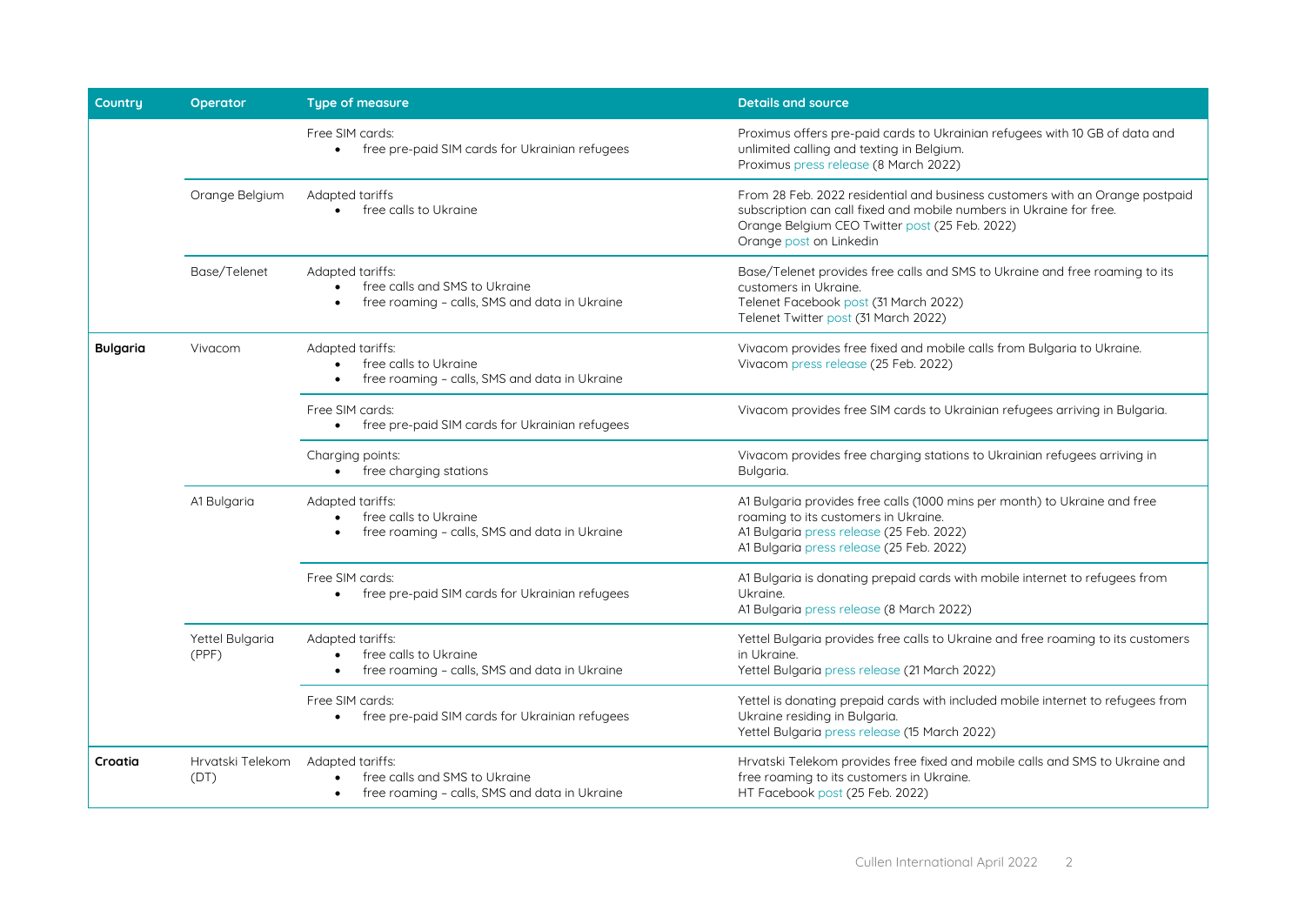| <b>Countru</b>    | Operator                         | <b>Type of measure</b>                                                                                          | <b>Details and source</b>                                                                                                                                                                                                                                                                                                                                                                                                                                                                                                                                                   |
|-------------------|----------------------------------|-----------------------------------------------------------------------------------------------------------------|-----------------------------------------------------------------------------------------------------------------------------------------------------------------------------------------------------------------------------------------------------------------------------------------------------------------------------------------------------------------------------------------------------------------------------------------------------------------------------------------------------------------------------------------------------------------------------|
|                   |                                  | Free SIM cards:<br>free pre-paid SIM cards for Ukrainian refugees<br>$\bullet$                                  | Hrvatski Telekom provides free SIM cards to Ukrainian refugees arriving in<br>Croatia including 1,000 mins and SMS and 10 GB of data.                                                                                                                                                                                                                                                                                                                                                                                                                                       |
|                   | A1 Hrvatska<br>(Telekom Austria) | Adapted tariffs:<br>free calls and SMS to Ukraine<br>free roaming - calls, SMS and data in Ukraine              | A1 Hrvatska provides free fixed and mobile calls and SMS to Ukraine and free<br>roaming to its customers in Ukraine.<br>A1 press release (25 Feb. 2022)                                                                                                                                                                                                                                                                                                                                                                                                                     |
|                   |                                  | Free SIM cards:<br>free pre-paid SIM cards for Ukrainian refugees<br>$\bullet$                                  | A1 Hrvatska provides free SIM cards to Ukrainian refugees arriving in Croatia.<br>A1 press release (25 Feb. 2022)                                                                                                                                                                                                                                                                                                                                                                                                                                                           |
|                   | Telemach (United<br>Group)       | Adapted tariffs:<br>free calls and SMS to Ukraine<br>free roaming - calls, SMS and data in Ukraine<br>$\bullet$ | Telemach Hrvatska provides free fixed and mobile calls to Ukraine and free<br>roaming to its customers in Ukraine.<br>Telemach press release (updated 14 March 2022)                                                                                                                                                                                                                                                                                                                                                                                                        |
| Cyprus            | Cyta                             | Adapted tariffs:<br>free calls and SMS to Ukraine<br>$\bullet$                                                  | Cyta is offering free fixed and mobile calls, as well as free SMS to Ukraine.<br>Cyta Linkedin post                                                                                                                                                                                                                                                                                                                                                                                                                                                                         |
|                   | Epic                             | Adapted tariffs:<br>free mobile calls and SMS to Ukraine                                                        | Epic is offering free calls and SMS to Ukraine (valid for the first 300 mins and<br>messages from Cyprus to Ukraine for all post-paid customers).<br>Epic press release (2 March 2022)                                                                                                                                                                                                                                                                                                                                                                                      |
|                   | Primetel                         | Adapted tariffs:<br>free calls to Ukraine<br>$\bullet$                                                          | Primetel offers free fixed and mobile calls to Ukraine.<br>Primetel press release (28 Feb. 2022)                                                                                                                                                                                                                                                                                                                                                                                                                                                                            |
| Czech<br>Republic | Vodafone CZ                      | Adapted tariffs:<br>free calls and SMS to Ukraine<br>free roaming - calls, SMS and data in Ukraine              | In all its operations across Europe, Vodafone is providing free calls and text<br>messages to Ukraine and offering free roaming for its customers in Ukraine.<br>Vodafone CZ introduced free calls and text messages to Ukraine on 24 Feb. For<br>the first week, the termination costs paid to the Ukraine operators reached<br>nearly CZK 40m (€1.6m). To keep the measure sustainable, from 5 March<br>Vodafone CZ is offering a monthly bundle of 100 mins to Ukraine for free,<br>followed by a price of 4 €cent/min.<br>Vodafone Group website (updated 1 April 2022) |
|                   |                                  | Free SIM cards:<br>free pre-paid SIM cards for Ukrainian refugees<br>$\bullet$                                  | Vodafone CZ provided 1500 pre-paid SIMs with credit of 500 CZK (€20) for<br>distribution to refugees and is preparing to distribute additional 10,000 SIMs with<br>200 CZK (€8) of credit and 3GB data. It is also collecting donated old phones.<br>These will be distributed through the local NGO partners to Ukrainian refugees.<br>Vodafone CZ will add a pre-paid SIM for each phone (€20 each). Unusable<br>handsets will be recycled, and funds raised donated to support the relief effort.<br>Vodafone Group website (updated 1 April 2022)                       |
|                   | T-Mobile CZ (DT)                 | Adapted tariffs:<br>free calls and SMS to Ukraine<br>free roaming - calls and SMS in Ukraine                    | T-Mobile CZ provides free mobile calls to Ukraine and free roaming to its<br>customers in Ukraine.                                                                                                                                                                                                                                                                                                                                                                                                                                                                          |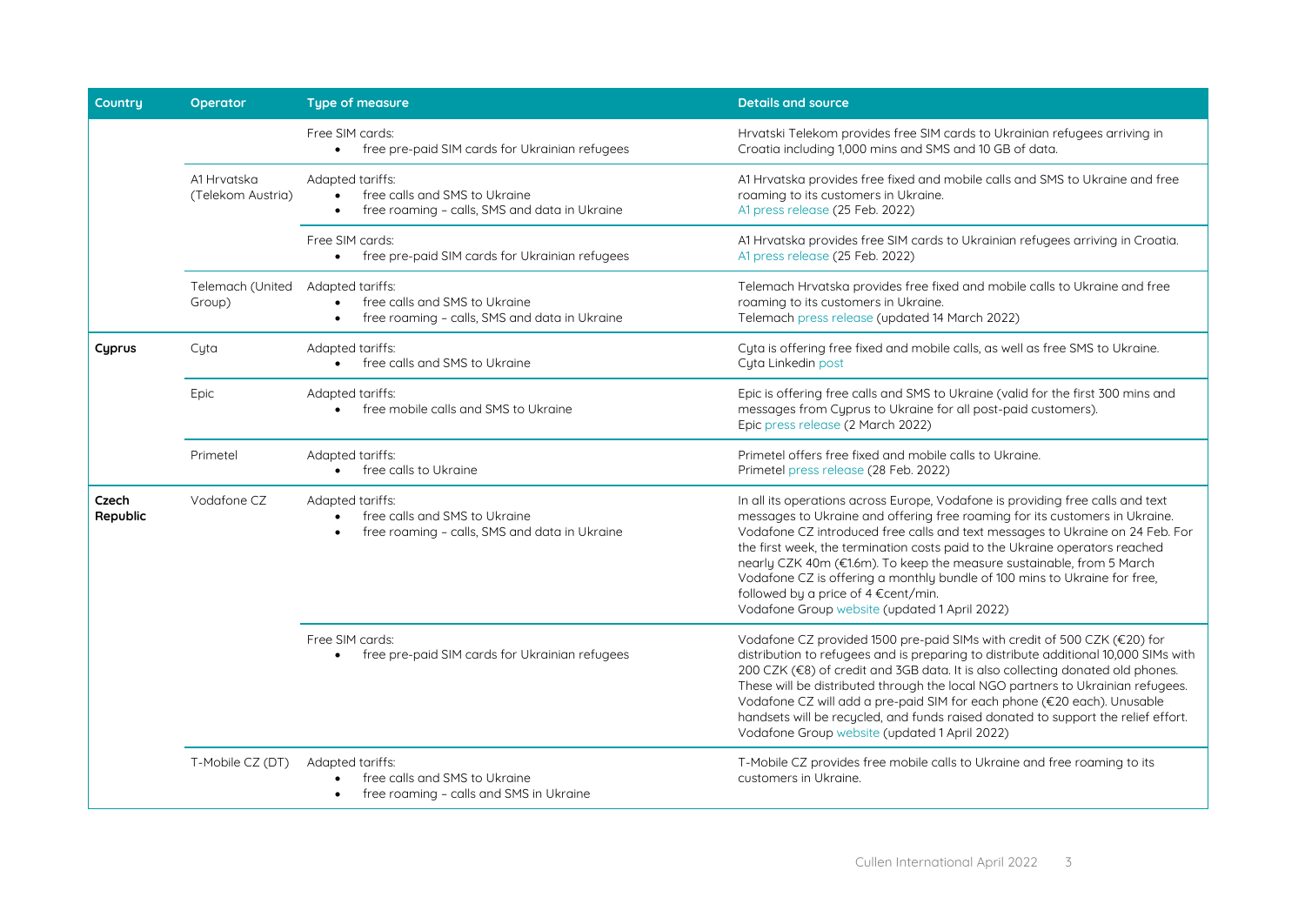| Country | <b>Operator</b>                     | <b>Type of measure</b>                                                                                                   | <b>Details and source</b>                                                                                                                                                                                                                                                                                                                                                                                                                                              |
|---------|-------------------------------------|--------------------------------------------------------------------------------------------------------------------------|------------------------------------------------------------------------------------------------------------------------------------------------------------------------------------------------------------------------------------------------------------------------------------------------------------------------------------------------------------------------------------------------------------------------------------------------------------------------|
|         |                                     | Free SIM cards:<br>free pre-paid SIM cards for Ukrainian refugees<br>$\bullet$                                           | T-Mobile CZ provides free SIM cards to Ukrainian refugees arriving in Czechia<br>including 10 GB of data and SIM cards with 50 mins and 50 SMS.<br>T-Mobile CZ website                                                                                                                                                                                                                                                                                                 |
|         | O <sub>2</sub> C <sub>Z</sub> (PPF) | Adapted tariffs:<br>reduced tariffs for calls to Ukraine<br>reduced tariffs for roaming - calls, SMS and data in Ukraine | O2 included Ukraine in the EU zone for international roaming (roam like at home<br>applies) and international calls.<br>O2 press release (25 Feb. 2022)                                                                                                                                                                                                                                                                                                                |
|         |                                     | Free SIM cards<br>free pre-paid SIM cards for Ukrainian refugees<br>$\bullet$                                            | O2 is providing free pre-paid SIM cards to Ukrainian refugees.<br>O2 press release (1 March 2022)                                                                                                                                                                                                                                                                                                                                                                      |
| Denmark | <b>Telia Danmark</b>                | Adapted tariffs:<br>free calls and SMS to Ukraine<br>free roaming - calls and SMS in Ukraine                             | Telia provides free calls to Ukraine and free roaming in Ukraine for Telia<br>customers.<br>Telia press release (3 March 2022)                                                                                                                                                                                                                                                                                                                                         |
|         |                                     | Free SIM cards:<br>free pre-paid SIM cards for Ukrainian refugees<br>$\bullet$                                           | Telia DK is part of a joint initiative with 3 other Danish MNOs. Each operator will<br>provide 5,000 SIM-cards allowing Ukrainian refugees to call and text home.<br>Telecom industry association (25 March 2022)<br>Usage conditions may vary among operators.                                                                                                                                                                                                        |
|         | Three Denmark<br>(Hutchison)        | Adapted tariffs:<br>free calls and SMS to Ukraine<br>free roaming - calls and SMS in Ukraine                             | Three DK provides free calls to and from Ukraine and free roaming in Ukraine<br>for Three customers.                                                                                                                                                                                                                                                                                                                                                                   |
|         |                                     | Free SIM cards:<br>free pre-paid SIM cards for Ukrainian refugees<br>$\bullet$                                           | Thee DK is part of a joint initiative with 3 other Danish MNOs. Each operator will<br>provide 5,000 SIM-cards allowing Ukrainian refugees to call and text home.<br>Telecom industry association (25 March 2022)                                                                                                                                                                                                                                                       |
|         | Telenor Denmark                     | Adapted tariffs:<br>free calls and SMS to Ukraine<br>free roaming - calls and SMS in Ukraine                             | Telenor provides free calls to Ukraine and free roaming in Ukraine to customers<br>of all its Nordic operations (Norway, Sweden, Denmark and Finland)<br>Telenor website (28 Feb. 2022)                                                                                                                                                                                                                                                                                |
|         |                                     | Free SIM cards:<br>will provide free pre-paid SIM cards for Ukrainian refugees                                           | TDC/YouSee is part of a joint initiative with 3 other Danish MNOs. Each operator<br>will provide 5,000 SIM-cards allowing Ukrainian refugees to call and text home.<br>Telecom industry association (25 March 2022)<br>Telenor provides free pre-paid SIM cards to Ukrainian refugees entering into<br>Denmark including 1 GB of data per day, free calls, SMS and MMS in Denmark<br>and 10 minutes and 1000 SMS per day in Europe (including Ukraine and<br>Moldova). |
|         | <b>TDC</b>                          | Free SIM cards:<br>will provide free pre-paid SIM cards for Ukrainian refugees<br>$\bullet$                              | TDC/YouSee is part of a joint initiative with 3 other Danish MNOs. Each operator<br>will provide 5,000 SIM-cards allowing Ukrainian refugees to call and text home.<br>Telecom industry association (25 March 2022)                                                                                                                                                                                                                                                    |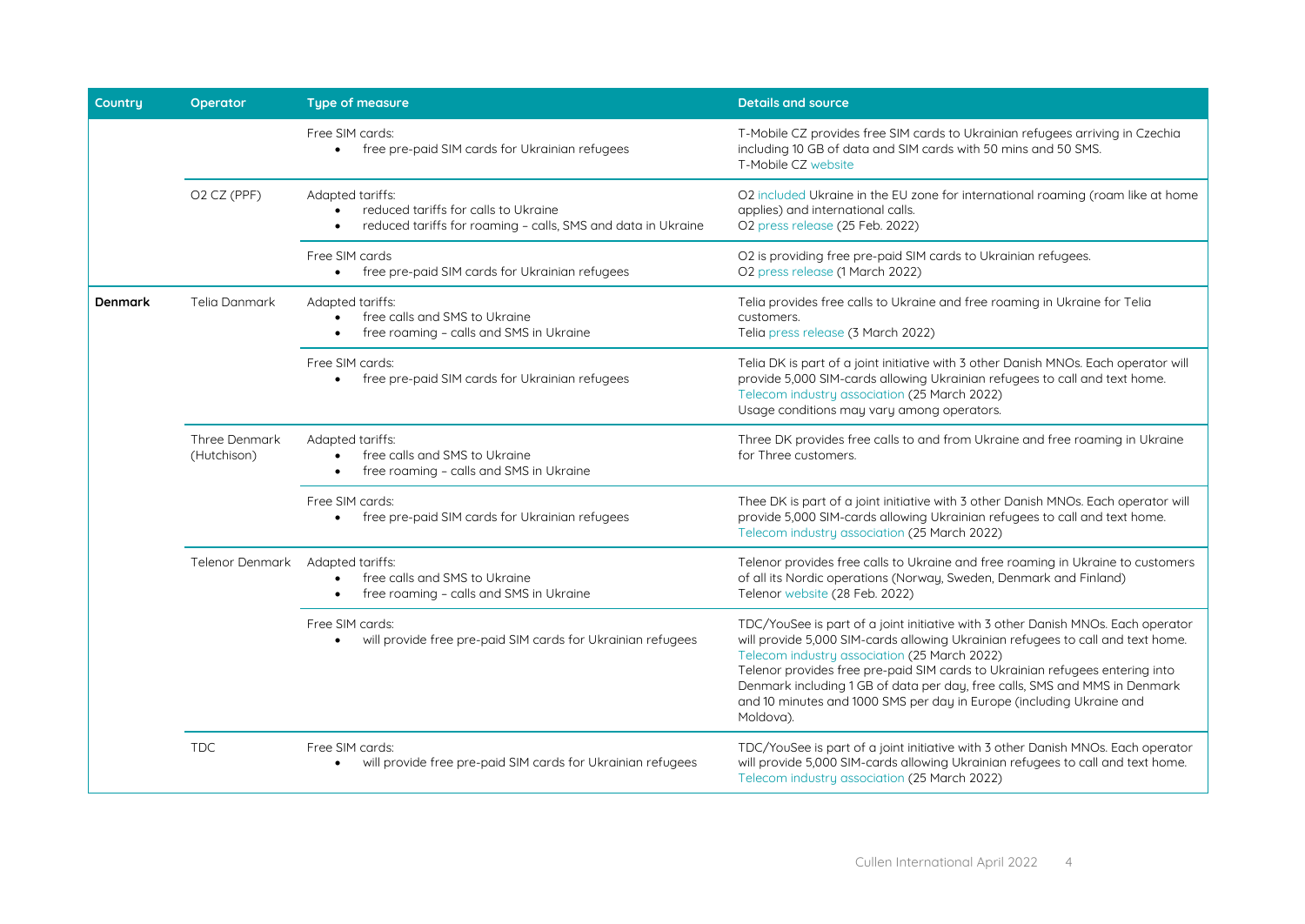| <b>Countru</b> | Operator             | <b>Type of measure</b>                                                                                                                                                | <b>Details and source</b>                                                                                                                                                                                                                                                                                                                                                                                                                                                                                                                |
|----------------|----------------------|-----------------------------------------------------------------------------------------------------------------------------------------------------------------------|------------------------------------------------------------------------------------------------------------------------------------------------------------------------------------------------------------------------------------------------------------------------------------------------------------------------------------------------------------------------------------------------------------------------------------------------------------------------------------------------------------------------------------------|
| <b>Estonia</b> | Telia Company        | Adapted tariffs:<br>reduced tariffs for calls and free SMS to Ukraine<br>free roaming - calls, SMS and data in Ukraine                                                | Telia customers in Ukraine can use roaming services (calls, SMS, data) without<br>restrictions and free of charge.<br>SMS to Ukrainian numbers are also free of charge.<br>A discounted price of 0.31€/min applies to all Telia customers (fixed and mobile)<br>when calling from Estonia to Ukraine.<br>Until 11 March Telia was offering free calls to Ukraine but changed its practice<br>after identifying systematic and widespread fraudulent schemes for free calls.<br>Telia press release (10 March 2022)                       |
|                |                      | Free SIM cards:<br>free pre-paid SIM cards for Ukrainian refugees                                                                                                     | Telia provides 2,000 free pre-paid SIM cards for refugees in Estonia, distributed<br>through a local NGO.<br>Telia press release (3 March 2022)                                                                                                                                                                                                                                                                                                                                                                                          |
|                | Elisa Eesti          | Adapted tariffs:<br>reduced tariffs for calls and free SMS to Ukraine<br>reduced tariffs for roaming - calls and SMS in Ukraine                                       | Elisa was offering free calls and SMS to Ukraine until 14 March 2022 (press<br>release of 25 Feb. 2022). Elisa also offered free roaming for its customers,<br>including calls and SMS but no data.<br>Elisa applies discounted tariffs of 0.30€/min for calls to Ukraine and €0.11/SMS<br>since 14 March 2022. Elisa also offers reduced roaming tariffs (€0.30/min for<br>receiving and making calls) for its customers in Ukraine.<br>Elisa press release (11 March 2022).                                                            |
|                |                      | Free SIM cards:<br>free pre-paid SIM cards for Ukrainian refugees<br>$\bullet$                                                                                        | Elisa provides 2,000 free pre-paid SIM cards for refugees in Estonia.<br>Elisa press release (11 March 2022)                                                                                                                                                                                                                                                                                                                                                                                                                             |
|                | Tele2 Eesti          | Adapted tariffs:<br>free (postpaid) and reduced (pre-paid) tariffs for calls and free<br>$\bullet$<br>SMS to Ukraine<br>free roaming - calls, SMS and data in Ukraine | Tele2 was offering free calls and SMS to Ukraine and free roaming in Ukraine<br>until 16 March 2022 (press release of 25 Feb. 2022).<br>Tele2 still offers free calls and SMS to Ukraine and free roaming in Ukraine to all<br>its postpaid customers.<br>On 16 March 2022, Tele2 terminated free services for its pre-paid customers due<br>to extensive fraud schemes discovered.<br>For pre-paid customers Tele2 offers reduces tariffs for calls (€30/min) and SMS<br>(€0.09/SMS) to Ukraine.<br>Tele2 press release (16 March 2022) |
| Finland        | DNA (Telenor)        | Adapted tariffs:<br>free calls and SMS to Ukraine<br>$\bullet$<br>free roaming - calls, SMS and data in Ukraine                                                       | Calls for DNA's mobile customers to Ukraine are free of charge from 24 Feb.<br>2022. The roaming use of DNA's services in Ukraine is also free of charge.<br>This applies to calls and messages to normal-priced numbers from both<br>consumer and business mobile subscriptions.<br>DNA press release (15 March 2022)                                                                                                                                                                                                                   |
|                |                      | Free SIM cards:<br>free pre-paid SIM cards for Ukrainian refugees<br>$\bullet$                                                                                        | Telenor provides free pre-paid SIM cards to Ukrainian refugees entering into<br>Finland including €50 of credit.                                                                                                                                                                                                                                                                                                                                                                                                                         |
|                | <b>Telia Finland</b> | Adapted tariffs:<br>free calls and SMS to Ukraine<br>$\bullet$                                                                                                        | Telia Finland provides free mobile calls to Ukraine and free roaming to its<br>customers in Ukraine.                                                                                                                                                                                                                                                                                                                                                                                                                                     |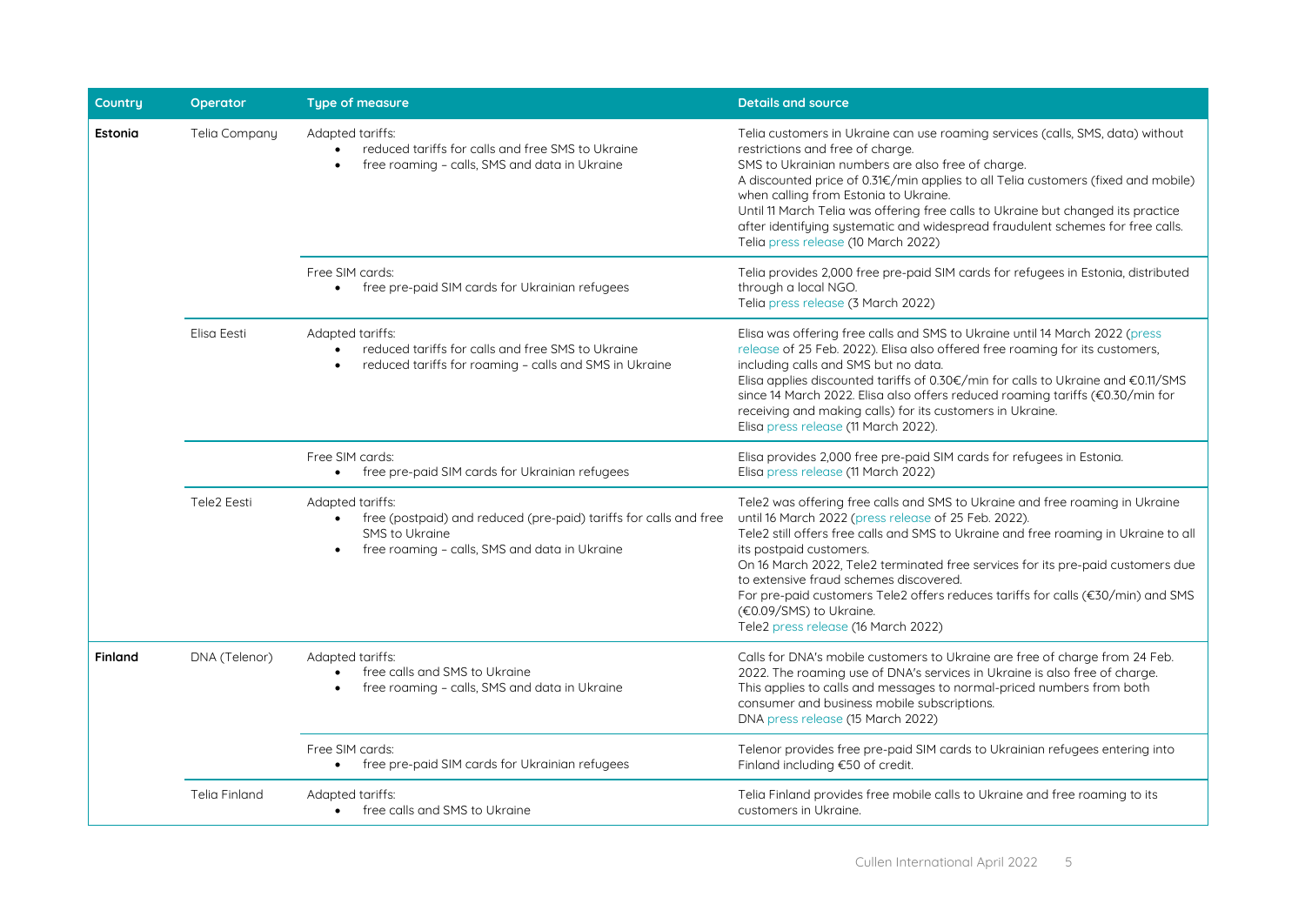| Country | Operator                   | <b>Type of measure</b>                                                                             | <b>Details and source</b>                                                                                                                                                                                                                                                                                     |
|---------|----------------------------|----------------------------------------------------------------------------------------------------|---------------------------------------------------------------------------------------------------------------------------------------------------------------------------------------------------------------------------------------------------------------------------------------------------------------|
|         |                            | free roaming - calls, SMS and data in Ukraine                                                      | Telia Finland press release (24 Feb. 2022)                                                                                                                                                                                                                                                                    |
|         |                            | Free SIM cards:<br>free pre-paid SIM cards for Ukrainian refugees<br>$\bullet$                     | Telia Finland is providing free SIM cards with preloaded credit available through<br>Finnish Migration Service Migri and in Telia shops.<br>Telia Finland press release (3 March 2022)                                                                                                                        |
|         | Elisa                      | Adapted tariffs:<br>free calls and SMS to Ukraine<br>free roaming - calls, SMS and data in Ukraine | Elisa provides free calls and SMS to normal priced numbers in Ukraine and free<br>roaming in Ukraine to its post-paid customers.<br>Elisa press release (updated 17 March 2022)                                                                                                                               |
| France  | <b>Bouygues</b><br>Telecom | Adapted tariffs:<br>free calls, SMS and MMS to Ukraine<br>$\bullet$                                | From 21 Feb. 2022 international calls, SMS and MMS sent from Bouygues<br>Telecom network in mainland France to Ukrainian numbers are free of charge.<br>Bouygues Telecom press release (17 March 2022)                                                                                                        |
|         |                            | Free SIM cards:<br>free SIM cards for Ukrainian refugees<br>$\bullet$                              | Bouygues Telecom is providing free SIM cards to refugees arriving in France and<br>is sending mobile devices to Ukraine.<br>Bouygues Telecom press release (17 March 2022)                                                                                                                                    |
|         |                            | WiFi:<br>Free WiFi spots<br>$\bullet$                                                              | Bouygues Telecom provides free WiFi spots at refugee transit sites.<br>Bouygues Telecom press release (17 March 2022)                                                                                                                                                                                         |
|         | Free Mobile                | Adapted tariffs:<br>free calls. SMS and MMS to Ukraine<br>free roaming - calls and SMS in Ukraine  | From 28 Feb. 2022 Free Mobile provides free international calls, SMS and MMS<br>from Free mobile network in mainland France to Ukrainian numbers. Free Mobile<br>also provides free roaming (incoming and outgoing calls and SMS) to its<br>customers in Ukraine.<br>Free Mobile press release (28 Feb. 2022) |
|         |                            | Free SIM cards:<br>free SIM cards for Ukrainian refugees                                           | Free Mobile offers a free mobile monthly plan to Ukrainian refugees including<br>unlimited calls to Ukraine, 4h of calls to mainland France and Poland and 10 GB<br>of data.<br>Free Mobile press release (29 March 2022)                                                                                     |
|         | Orange                     | Adapted tariffs:<br>free calls, SMS and MMS to Ukraine                                             | From 25 Feb. 2022 international calls, SMS and MMS sent from Orange and Sosh<br>mobile networks in mainland France to Ukrainian numbers are free of charge.<br>Orange website                                                                                                                                 |
|         | SFR (Altice)               | Adapted tariffs:<br>free mobile calls, SMS and MMS to Ukraine                                      | From 21 Feb. 2022 international calls, SMS and MMS sent from SFR and Red<br>mobile networks in mainland France to Ukrainian numbers are free of charge.<br><b>SFR</b> website                                                                                                                                 |
|         |                            | Free SIM cards:<br>free SIM cards for Ukrainian refugees                                           | SFR offers a 20,000 SIM cards including calls, SMS and mobile data.<br>SFR press release (29 March 2022)                                                                                                                                                                                                      |
| Germany | Deutsche<br>Telekom (DT)   | Adapted tariffs:<br>free calls and SMS to Ukraine                                                  | Calls and text messages to Ukraine are free of charge from DT's fixed and<br>mobile networks.                                                                                                                                                                                                                 |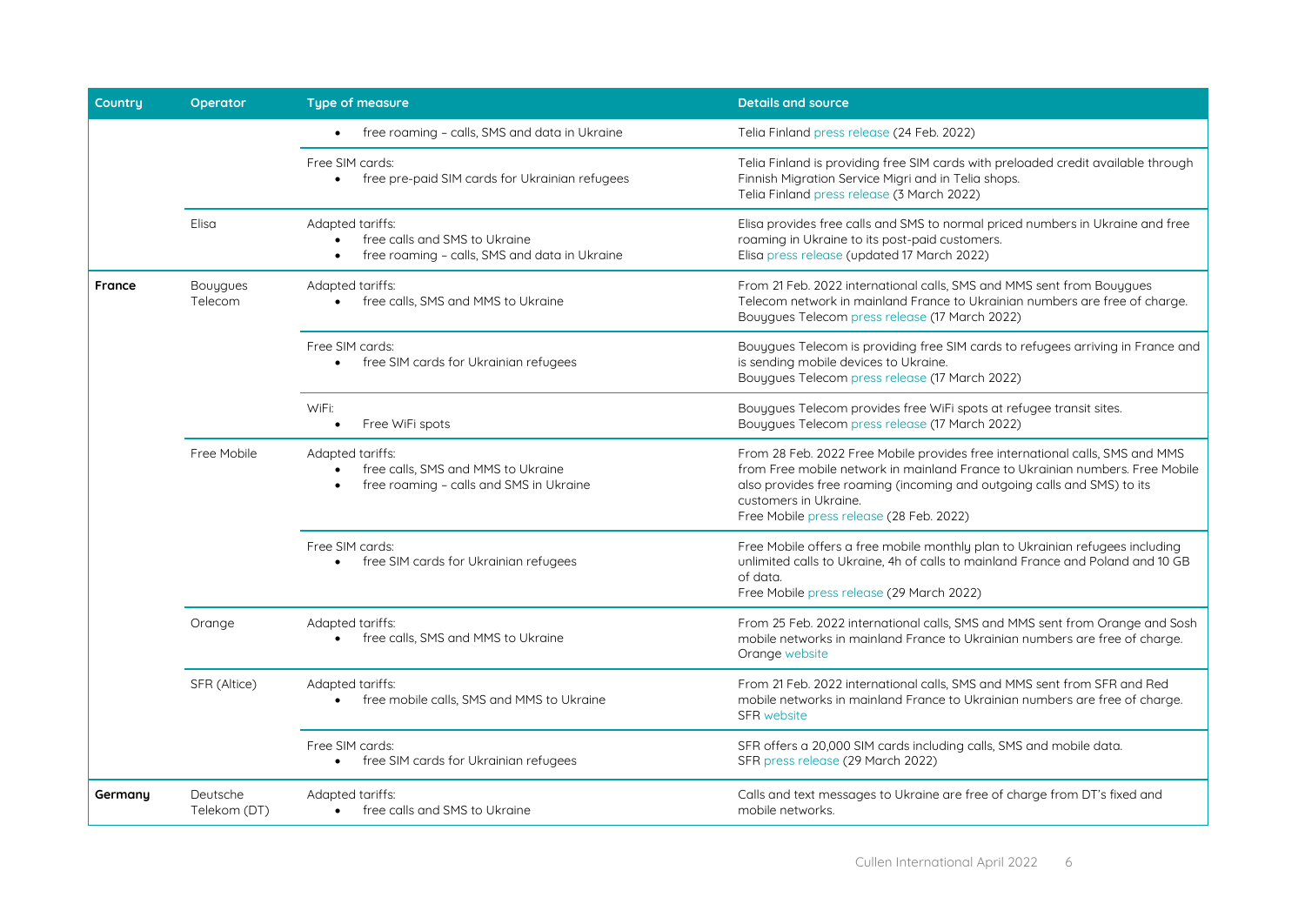| Country | <b>Operator</b>       | <b>Type of measure</b>                                                                                          | <b>Details and source</b>                                                                                                                                                                                      |
|---------|-----------------------|-----------------------------------------------------------------------------------------------------------------|----------------------------------------------------------------------------------------------------------------------------------------------------------------------------------------------------------------|
|         |                       | free roaming - calls, SMS and data in Ukraine                                                                   | Customers who are in Ukraine will not incur any roaming charges.<br>DT press release (25 Feb. 2022)                                                                                                            |
|         |                       | Adapted tariffs:<br>free calls from public payphones to Ukraine                                                 | Calls to Ukraine are free of charge until further notice from approximately 14,000<br>public payphones in Germany.<br>DT press release (4 March 2022)                                                          |
|         |                       | Free SIM cards:<br>free SIM cards for Ukrainian refugees with unlimited data, calls<br>$\bullet$<br>and SMS     | DT is providing free SIM cards with unlimited data and telephony via official aid<br>organisations in coordination with the Federal Office for Migration and Refugees.<br>DT press release (3 March 2022)      |
|         | Vodafone<br>Germany   | Adapted tariffs:<br>free calls and SMS to Ukraine<br>free roaming - calls, SMS and data in Ukraine              | In all its operations across Europe, Vodafone is providing free calls and text<br>messages to Ukraine and offering free roaming for its customers in Ukraine.<br>Vodafone Group website (updated 1 April 2022) |
|         |                       | Free SIM cards:<br>free pre-paid SIM cards for Ukrainian refugees                                               | Vodafone Germany has provided 100,000 SIM cards free of charge to refugees<br>and is preparing another 1m SIM cards.<br>Vodafone Group website (updated 1 April 2022)                                          |
|         |                       | WiFi:<br>Free WiFi spots                                                                                        | Vodafone Germany is providing 1,500 GigaCubes to refugee homes that can be<br>used by up to 200 people simultaneously.<br>Vodafone Group website (updated 1 April 2022)                                        |
|         | Telefónica<br>Germany | Adapted tariffs:<br>free calls and SMS to Ukraine<br>$\bullet$<br>free roaming - calls, SMS and data in Ukraine | Telefónica provides international calls and SMS between Germany and Ukraine<br>for all its customers, as well as free roaming for its customers in Ukraine.<br>Telefónica press release (16 March 2022)        |
|         |                       | Free SIM cards:<br>free pre-paid SIM cards for Ukrainian refugees                                               | Telefónica Germany is providing 10,000 free prepaid SIM cards<br>Telefónica Germany press release (4 March 2022)                                                                                               |
|         |                       | WiFi:<br>Free WiFi spots                                                                                        | Telefónica Germany is providing 2,000 free Wi-Fi routers.<br>Telefónica Germany press release (4 March 2022)                                                                                                   |
| Greece  | Vodafone Greece       | Adapted tariffs:<br>free calls and SMS to Ukraine<br>free roaming - calls, SMS and data in Ukraine<br>$\bullet$ | In all its operations across Europe, Vodafone is providing free calls and text<br>messages to Ukraine and offering free roaming for its customers in Ukraine.<br>Vodafone Group website (updated 1 April 2022) |
|         | OTE/Cosmote<br>(DT)   | Adapted tariffs:<br>free calls to Ukraine<br>free roaming - calls, SMS and data in Ukraine                      | OTE/Cosmote provides free calls to Ukraine and free roaming to its customers in<br>Ukraine.                                                                                                                    |
|         |                       | Adapted tariffs:<br>free calls from public payphones to Ukraine                                                 | Calls to Ukraine from OTE public payphones in Greece are free of charge until<br>further notice.                                                                                                               |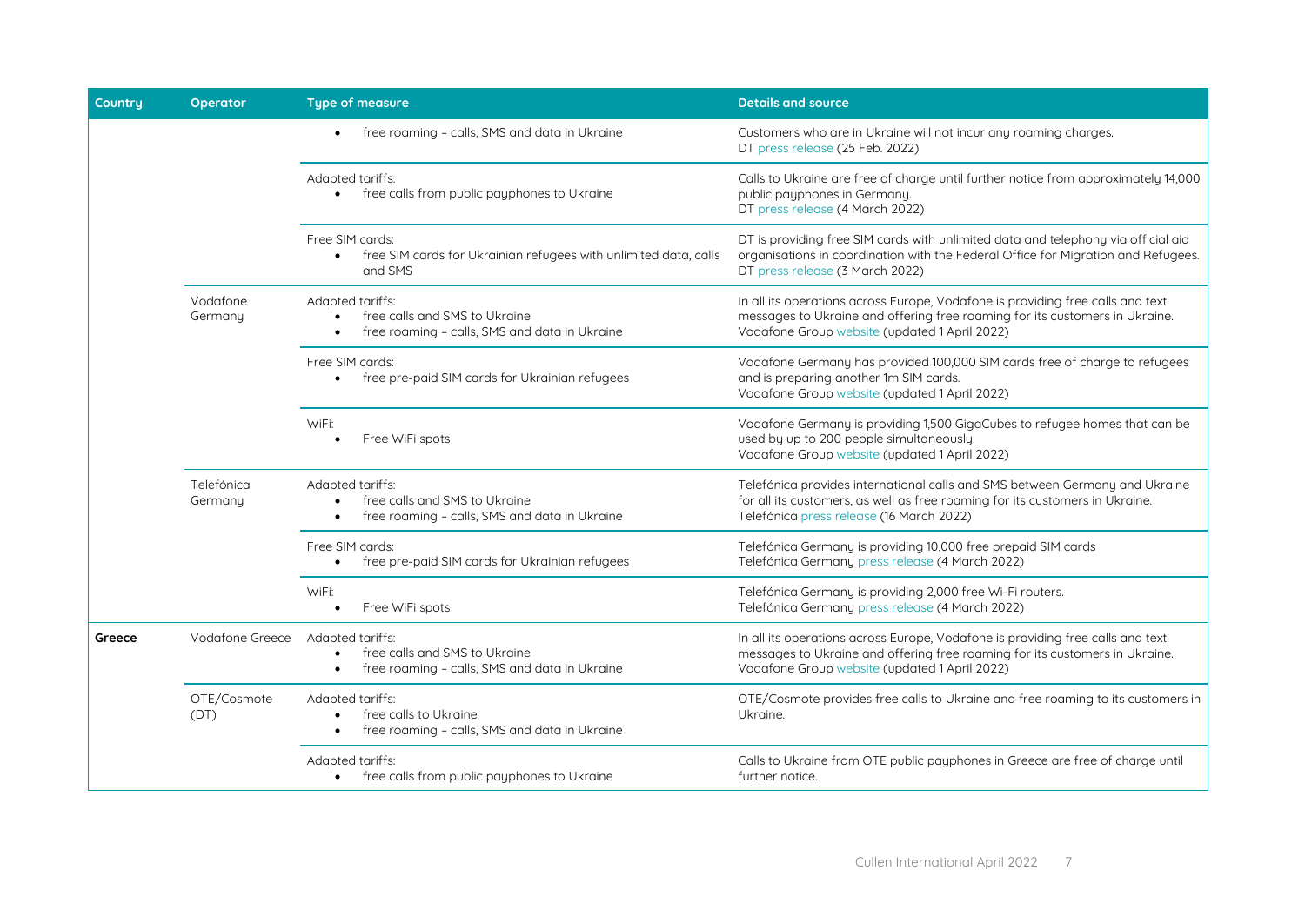| Country | Operator               | <b>Type of measure</b>                                                                                          | <b>Details and source</b>                                                                                                                                                                                                                                                                                                                                                                                                                       |
|---------|------------------------|-----------------------------------------------------------------------------------------------------------------|-------------------------------------------------------------------------------------------------------------------------------------------------------------------------------------------------------------------------------------------------------------------------------------------------------------------------------------------------------------------------------------------------------------------------------------------------|
|         |                        | WiFi:<br>Free WiFi spots                                                                                        | OTE is providing free WiFi spots with the cooperation of local NGOs at various<br>refugee transit locations.                                                                                                                                                                                                                                                                                                                                    |
|         | WIND Hellas            | Adapted tariffs:<br>free calls to Ukraine                                                                       | WIND Hellas provides free calls to fixed and mobile numbers in Ukraine. Valid for<br>all mobile and fixed subscribers.<br>WIND Hellas LinkedIn post                                                                                                                                                                                                                                                                                             |
| Hungary | Magyar Telekom<br>(DT) | Adapted tariffs:<br>free calls and SMS to Ukraine<br>free roaming - calls, SMS and data in Ukraine              | Magyar Telekom is providing free unlimited international calls and SMS to<br>Ukraine and offering free roaming on Magyar Telekom's partner networks for its<br>customers in Ukraine.<br>Magyar Telekom website                                                                                                                                                                                                                                  |
|         |                        | Free SIM cards:<br>free pre-paid SIM cards for Ukrainian refugees                                               | Magyar Telekom gives free SIM cards in its stores to Ukrainian refugees<br>including 500 MB of mobile data and 40 mins of calls in the EU.<br>Magyar Telekom website<br>Telekom's Mobildonor program also offers 5,000 mobile devices with pre-paid<br>SIM cards. The donation contains 4,100 mobile phones and 900 smart devices,<br>which will be distributed in partnership with a local NGO.<br>Magyar Telekom press release (3 March 2002) |
|         |                        | WiFi:<br>Free WiFi spots                                                                                        | Magyar Telekom is providing 16 free WiFi spots at various refugee transit<br>locations.<br>Magyar Telekom press release (3 March 2002)                                                                                                                                                                                                                                                                                                          |
|         |                        | Network capacity:<br>mobile sites at border crossings                                                           | Magyar Telekom set up mobile base stations at key border crossing points to<br>meet the extra demand.<br>Magyar Telekom press release (3 March 2002)                                                                                                                                                                                                                                                                                            |
|         | Vodafone<br>Hungary    | Adapted tariffs:<br>free calls and SMS to Ukraine<br>free roaming - calls, SMS and data in Ukraine<br>$\bullet$ | In all its operations across Europe, Vodafone is providing free calls and text<br>messages to Ukraine and offering free roaming for its customers in Ukraine.<br>Vodafone Group website (updated 1 April 2022)                                                                                                                                                                                                                                  |
|         |                        | Free SIM cards:<br>free pre-paid SIM cards for Ukrainian refugees                                               | Vodafone Hungary handed out approx. 5,000 SIMs on the Ukrainian border.<br>Vodafone Group website (updated 1 April 2022)                                                                                                                                                                                                                                                                                                                        |
|         |                        | Network capacity:<br>mobile sites at border crossings<br>$\bullet$                                              | Cells on wheels have been deployed at key border crossing points by Vodafone<br>Hungary to ensure connectivity.<br>Vodafone Group website (updated 1 April 2022)                                                                                                                                                                                                                                                                                |
|         |                        | Charging points:<br>free charging stations                                                                      | Vodafone Hungary is providing free charging stations at various refugee transit<br>locations.<br>Vodafone Group website (updated 1 April 2022)                                                                                                                                                                                                                                                                                                  |
|         |                        | WiFi:<br>Free WiFi spots                                                                                        | Vodafone Hungary is providing free WiFi spots at various refugee transit<br>locations.                                                                                                                                                                                                                                                                                                                                                          |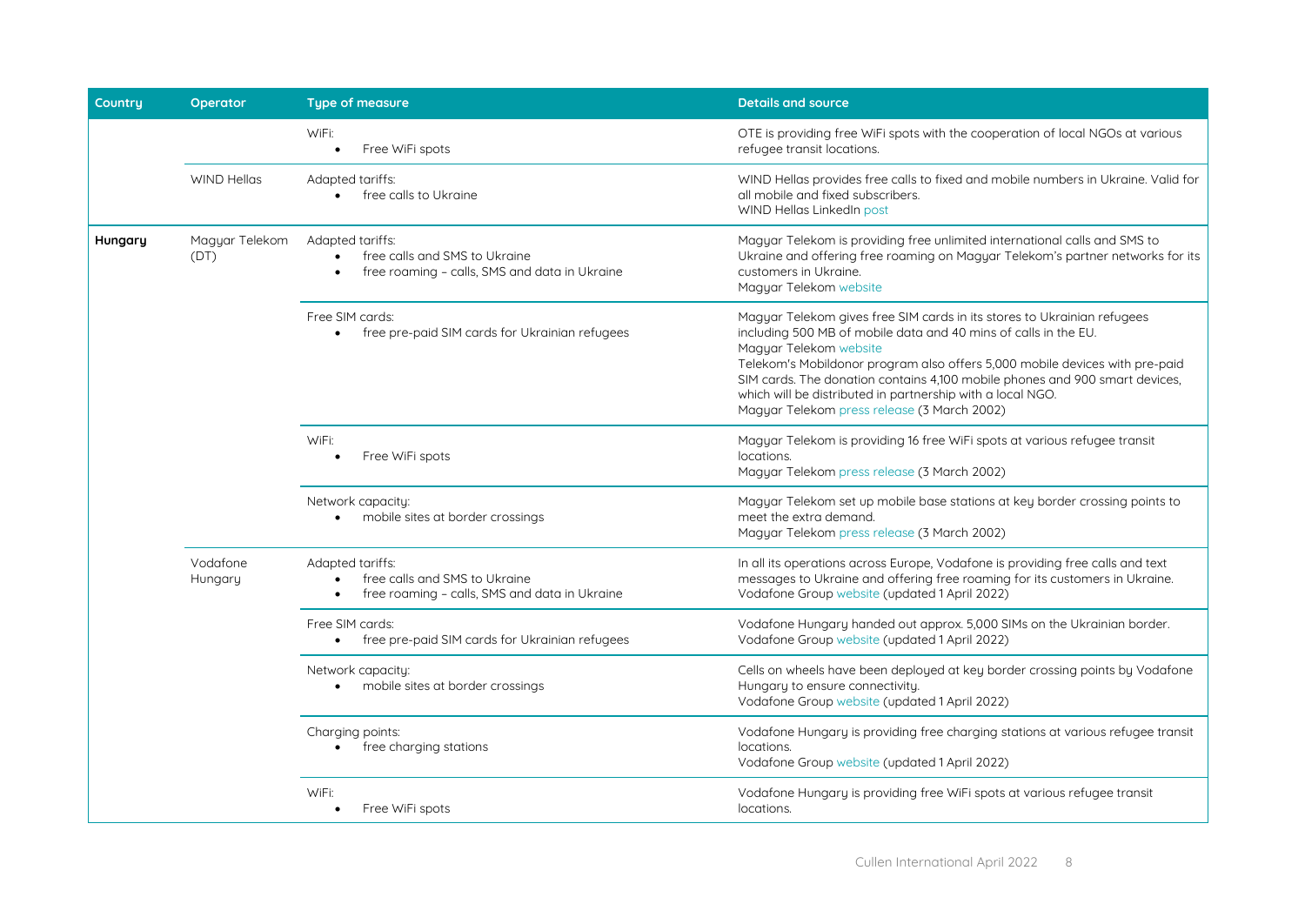| Countru | <b>Operator</b>              | <b>Type of measure</b>                                                                                  | <b>Details and source</b>                                                                                                                                                                                                                                                                                  |
|---------|------------------------------|---------------------------------------------------------------------------------------------------------|------------------------------------------------------------------------------------------------------------------------------------------------------------------------------------------------------------------------------------------------------------------------------------------------------------|
|         |                              |                                                                                                         | Vodafone Group website (updated 1 April 2022)                                                                                                                                                                                                                                                              |
|         | Yettel Hungary               | Adapted tariffs:<br>free calls to Ukraine<br>free roaming - calls, SMS and data in Ukraine<br>$\bullet$ | Yettel Hungary is providing free data, voice and SMS services for its customers in<br>Ukraine. It also offers free international calls to its consumers and business<br>customers from Hungary to base-rate phone numbers in Ukraine.<br>Yettel Hungary press release (7 March 2022)                       |
|         |                              | Free SIM cards:<br>• free pre-paid SIM cards for Ukrainian refugees                                     | Yettel Hungary is providing more than 40,000 free SIM cards to Ukrainian<br>refugees, including 5 GB of mobile data, 50 mins of domestic calls, free calls to<br>Ukraine and free roaming in Ukraine. The aid package also includes 1,300 mobile<br>phones.<br>Yettel Hungary press release (4 March 2022) |
|         |                              | WiFi:<br>Free WiFi spots                                                                                | Yettel Hungary is providing free WiFi spots at various refugee transit locations.<br>Yettel Hungary press release (4 March 2022)                                                                                                                                                                           |
|         | <b>DIGIMobil</b>             | Adapted tariffs:<br>free calls to Ukraine                                                               | DIGIMobil is not charging for calls from its Hungarian network to basic rate fixed<br>and mobile numbers in Ukraine.<br><b>DIGIMobil website</b>                                                                                                                                                           |
| Ireland | Vodafone Ireland             | Adapted tariffs:<br>free calls and SMS to Ukraine<br>free roaming - calls, SMS and data in Ukraine      | In all its operations across Europe, Vodafone is providing free calls and text<br>messages to Ukraine and offering free roaming for its customers in Ukraine.<br>Vodafone Group website (updated 1 April 2022)                                                                                             |
|         |                              | Free SIM cards:<br>free pre-paid SIM cards for Ukrainian refugees<br>$\bullet$                          | Vodafone Ireland distributed up to 5,000 free SIMs to Ukrainian refugees arriving<br>at the Dublin Airport. The SIMs are preloaded with 3 months free calls to Ukraine<br>and an allocation of international calls for EU.<br>Vodafone Group website (updated 1 April 2022)                                |
|         | Three Ireland<br>(Hutchison) | Adapted tariffs:<br>free calls and SMS to Ukraine<br>free roaming - calls, SMS and data in Ukraine      | Three Ireland removed roaming charges for its customers anywhere in Ukraine,<br>and charges associated with calls and texts from Ireland to Ukraine will be<br>credited back to its customers.<br>Three Ireland Twitter post (25 Feb. 2022)                                                                |
|         | Eir                          | Adapted tariffs:<br>free calls and SMS to Ukraine<br>free roaming - calls, SMS and data in Ukraine      | Eir made calls and texts to Ukraine free of charge for its customers and provides<br>free roaming to Eir customers in Ukraine<br>Eir Twitter post (26 Feb. 2022)                                                                                                                                           |
|         |                              | Free SIM cards:<br>free pre-paid SIM cards for Ukrainian refugees<br>$\bullet$                          | Eir is providing refugees arriving at the Dublin airport with free pre-paid SIM<br>cards.<br>Eir Twitter post (10 March 2022)                                                                                                                                                                              |
| Italy   | Telecom Italia<br>(TIM)      | Adapted tariffs:<br>free calls and data for Ukraine nationals<br>$\bullet$                              | Unlimited data and calls were available for Ukraine nationals from 28 Feb. 2022<br>for a week.<br>TIM press release (27 Feb. 2022)                                                                                                                                                                         |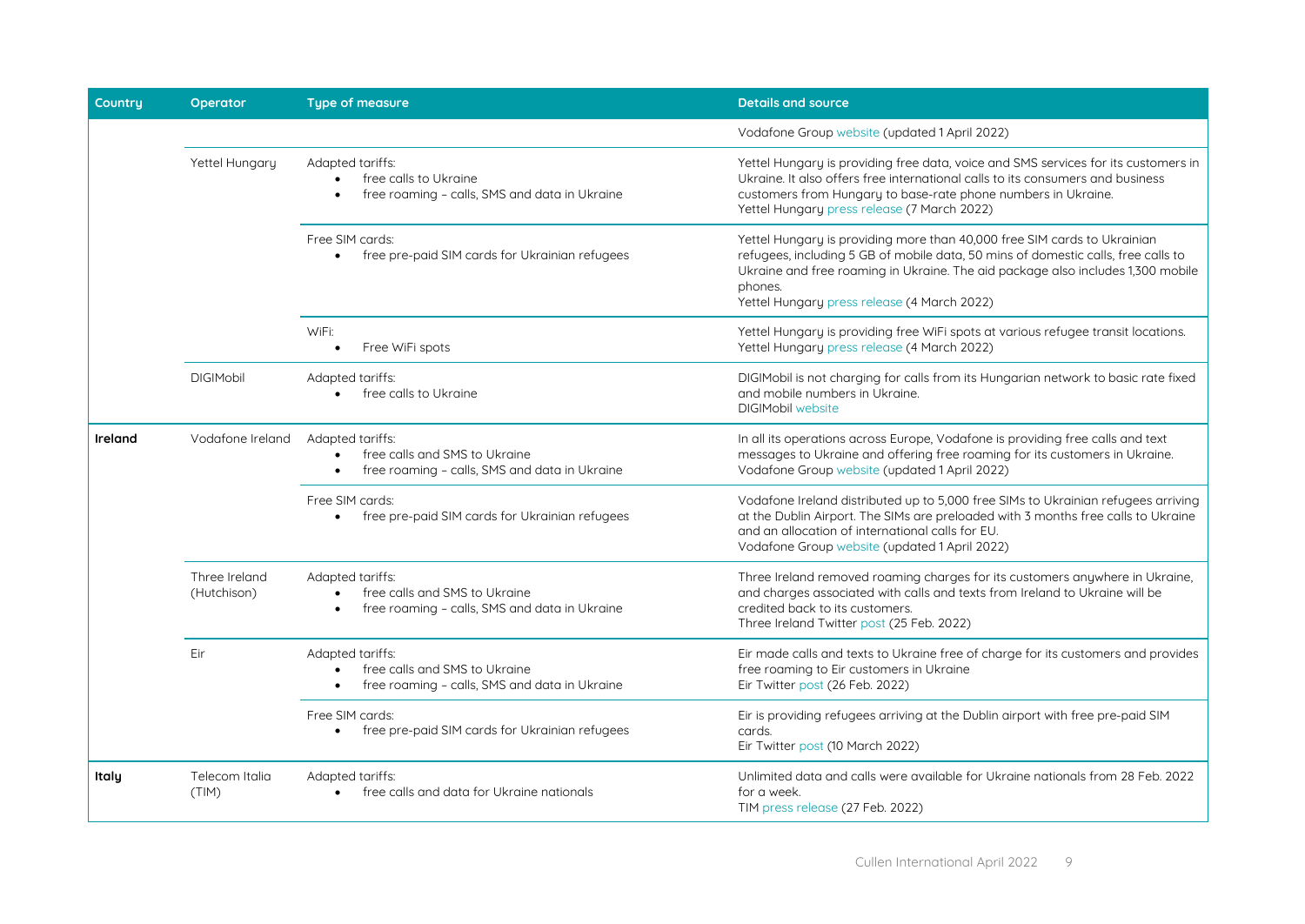| <b>Countru</b> | <b>Operator</b>               | <b>Type of measure</b>                                                                                                       | <b>Details and source</b>                                                                                                                                                                                                                                                                |
|----------------|-------------------------------|------------------------------------------------------------------------------------------------------------------------------|------------------------------------------------------------------------------------------------------------------------------------------------------------------------------------------------------------------------------------------------------------------------------------------|
|                | Vodafone Italy                | Adapted tariffs:<br>free calls and SMS to Ukraine<br>$\bullet$<br>free roaming - calls, SMS and data in Ukraine<br>$\bullet$ | In all its operations across Europe, Vodafone is providing free calls and text<br>messages to Ukraine and offering free roaming for its customers in Ukraine.<br>Vodafone Group website (updated 1 April 2022)                                                                           |
|                |                               | Free SIM cards:<br>free pre-paid SIM cards for Ukrainian refugees<br>$\bullet$                                               | Vodafone Italy provided 200 SIM cards for Ukrainian refugees who are arriving<br>in Italy. It is also providing Ukrainian charity "Mama I nemovlya" (Mother & Child)<br>with up to 1.2K SIM cards with free data and 200 mobile phones.<br>Vodafone Group website (updated 1 April 2022) |
|                | <b>WINDTRE</b><br>(Hutchison) | Adapted tariffs:<br>free calls for Ukrainian nationals to Ukrainian MNO Kyivstar                                             | WINDTRE made available to Ukrainian nationals unlimited free minutes to the<br>Ukrainian MNO Kyivstar MNO.<br>WINDTRE website (2 March 2022)                                                                                                                                             |
|                | <b>Iliad</b>                  | Adapted tariffs:<br>free calls and SMS to Ukraine<br>free roaming - calls, SMS and data in Ukraine                           | Iliad is offering its subscribers free calls and SMS from Italy to Ukraine and free<br>roaming in Ukraine.<br>Iliad press release (1 March 2022)                                                                                                                                         |
|                | Fastweb                       | Adapted tariffs:<br>free calls and SMS to Ukraine<br>free roaming - calls, SMS and data in Ukraine                           | Fastweb is its offering its subscribers free calls and SMS from Italy to Ukraine<br>and free roaming in Ukraine.<br>Fastweb press release (25 Feb. 2022)                                                                                                                                 |
| Latvia         | LMT                           | Adapted tariffs:<br>free calls to Ukraine<br>free roaming - calls and data in Ukraine                                        | LMT customers do not have to pay for calls to Ukraine. LMT customers located in<br>Ukraine can use voice and internet communications free of charge.<br>LMT twitter post (24 Feb. 2022)                                                                                                  |
|                | Tele2 Latvia                  | Adapted tariffs:<br>free calls to Ukraine<br>free roaming - data in Ukraine                                                  | Tele2 Latvia provides free calls to Ukraine and free roaming to its customers in<br>Ukraine.<br>Tele2 press release (24 Feb. 2022)                                                                                                                                                       |
|                |                               | Free SIM cards:<br>free pre-paid SIM cards for Ukrainian refugees<br>$\bullet$                                               | Tele2 Latvia is providing 10,000 SIM cards to Ukrainian refugees arriving in<br>Latvia.<br>Tele2 press release (27. Feb. 2022)                                                                                                                                                           |
|                | <b>Bite Latvia</b>            | Free SIM cards:<br>free pre-paid SIM cards for Ukrainian refugees<br>$\bullet$                                               | Bite provided 10,000 SIM cards to Ukrainian refugees arriving in Latvia.<br>Bite Latvia press release (17 March 2022)                                                                                                                                                                    |
| Lithuania      | Telia Lithuania               | Adapted tariffs:<br>free calls and SMS to Ukraine<br>free roaming - calls, SMS and data in Ukraine<br>$\bullet$              | Telia provides free calls to Ukraine and free data roaming in Ukraine for Telia<br>customers.<br>Telia press release (3 March 2022)                                                                                                                                                      |
|                |                               | Free SIM cards:<br>free pre-paid SIM cards for Ukrainian refugees                                                            | Telia provides pre-paid SIM cards for refugees in Lithuania, distributed through a<br>local NGO.<br>Telia also has a special offer in place for Ukrainians that come to a Telia shop,<br>including a free SIM card.<br>Telia press release (3 March 2022)                                |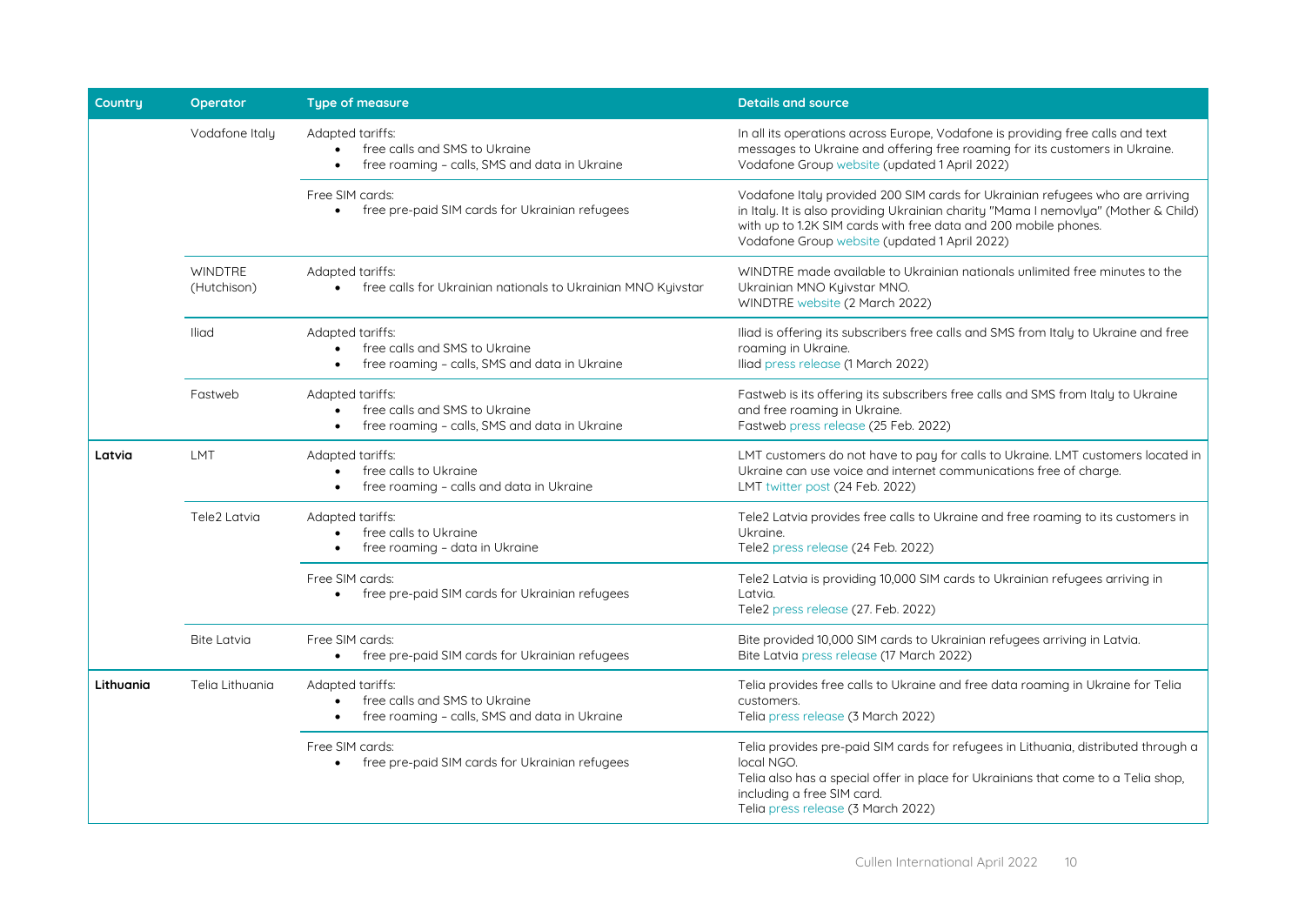| Countru            | <b>Operator</b>       | <b>Type of measure</b>                                                                                                       | <b>Details and source</b>                                                                                                                                                                                                                                            |
|--------------------|-----------------------|------------------------------------------------------------------------------------------------------------------------------|----------------------------------------------------------------------------------------------------------------------------------------------------------------------------------------------------------------------------------------------------------------------|
|                    | <b>Bite Lithuania</b> | Adapted tariffs:<br>free calls and SMS to Ukraine<br>free roaming - calls and SMS Ukraine<br>$\bullet$                       | Bite provides free calls to Ukraine and free roaming (calls and SMS) in Ukraine<br>for its customers.<br>Bite press release (24 Feb. 2022)                                                                                                                           |
|                    |                       | Free SIM cards:<br>free pre-paid SIM cards for Ukrainian refugees<br>$\bullet$                                               | Bite is donating 30,000 free pre-paid SIM cards to Ukrainian refugees arriving in<br>Lithuania. It will also install 300 home internet points throughout Lithuania for use<br>by refugees.<br>Bite press release (8 March 2022)                                      |
|                    | Tele2 Lithuania       | Adapted tariffs:<br>reduced tariffs for calls and SMS to Ukraine<br>free roaming - calls and SMS Ukraine<br>$\bullet$        | Tele2 was offering free calls and SMS to Ukraine until 31 March 2022. To ensure<br>long term sustainability from 1 April 2022 Tele2 offers reduced tariffs for calls<br>(€0.05/min) and SMS (€0.1/SMS).<br>Tele2 press release (30 March 2022)                       |
|                    |                       | Free SIM cards:<br>free pre-paid SIM cards for Ukrainian refugees                                                            | Tele2 is donating 30,000 pre-paid SIM cards to refugees arriving in Lithuania. The<br>SIM cards include unlimited free calls, SMS and data in Lithuania for three<br>months and 60 mins of calls per month to Ukraine.<br>Tele2 press release (26 Feb. 2022)         |
| Luxembourg         | Orange<br>Luxembourg  | Adapted tariffs:<br>free calls and SMS to Ukraine<br>$\bullet$<br>free roaming - calls, SMS and data in Ukraine<br>$\bullet$ | Orange Luxembourg is providing free calls and text messages to Ukraine and<br>free roaming for its customers in Ukraine.                                                                                                                                             |
|                    | POST<br>Luxembourg    | Adapted tariffs:<br>free calls and SMS to Ukraine<br>free roaming - calls, SMS and data in Ukraine<br>$\bullet$              | POST Luxembourg is offering free calls and SMS to Ukraine.<br>POST Luxembourg press release (19 March 2022)                                                                                                                                                          |
|                    |                       | Free SIM cards:<br>free mobile subscriptions for Ukrainian refugees                                                          | Post Luxembourg offers registered refugees a free mobile subscription with free<br>calls, SMS and data in Luxembourg and free calls to Ukraine.<br>POST Luxembourg press release (19 March 2022)                                                                     |
|                    | Tango                 | Adapted tariffs:<br>free calls to Ukraine<br>free roaming - calls in Ukraine                                                 | Tango is providing free calls to Ukraine and free roaming for its customers in<br>Ukraine.<br>Tango website                                                                                                                                                          |
| Malta              | GO                    | Adapted tariffs:<br>free calls and SMS to Ukraine<br>€100 credit for customers roaming in Ukraine<br>$\bullet$               | Go is providing free calls and text messages to Ukraine. GO also reached out to<br>all its customers currently roaming in Ukraine and topped up their accounts with<br>€100 and will continue to fulfil their communications needs as required.<br><b>GO</b> website |
|                    | Epic                  | Adapted tariffs:<br>free calls and SMS to Ukraine<br>free roaming - calls, SMS and data in Ukraine                           | Epic is providing free calls and SMS to Ukraine and free roaming for its<br>customers in Ukraine.<br>Epic Facebook post (27 Feb. 2022)                                                                                                                               |
| <b>Netherlands</b> | <b>KPN</b>            | Adapted tariffs:                                                                                                             |                                                                                                                                                                                                                                                                      |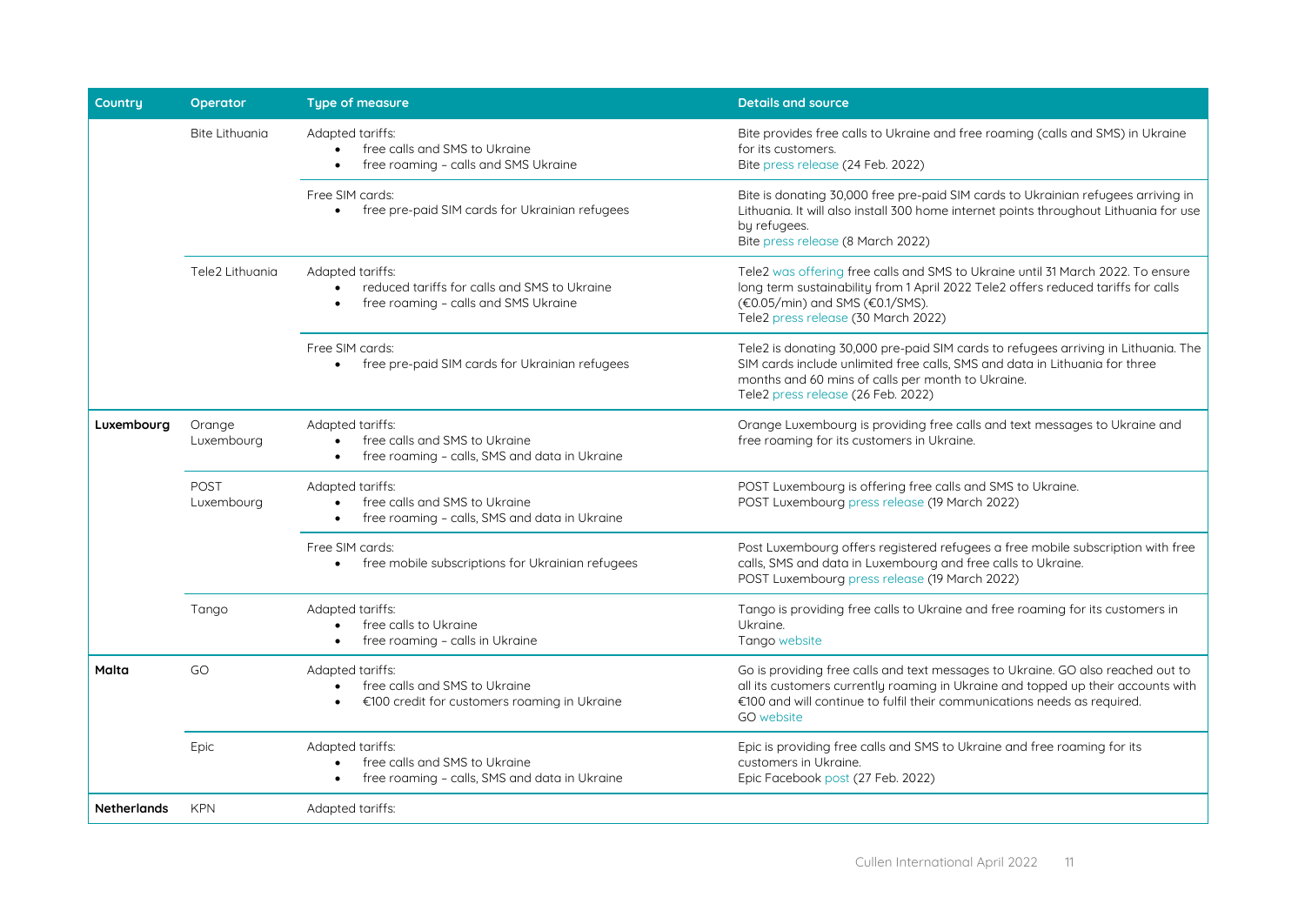| Countru | Operator                     | <b>Type of measure</b>                                                                                               | <b>Details and source</b>                                                                                                                                                                                                                                                                                                                                                             |
|---------|------------------------------|----------------------------------------------------------------------------------------------------------------------|---------------------------------------------------------------------------------------------------------------------------------------------------------------------------------------------------------------------------------------------------------------------------------------------------------------------------------------------------------------------------------------|
|         |                              | free calls and SMS to Ukraine<br>free roaming - calls, SMS and data in Ukraine                                       | KPN does not charge for mobile (calls and SMS) and fixed-line calls to Ukraine.<br>This applies to all consumers and business customers. KPN also made roaming<br>(calls, texts, and data use) free of charge for its customers in Ukraine.                                                                                                                                           |
|         |                              | Free SIM cards:<br>free pre-paid SIM cards for Ukrainian refugees<br>$\bullet$                                       | KPN press release (28. Feb. 2022)                                                                                                                                                                                                                                                                                                                                                     |
|         | T-Mobile<br>(includes Tele2) | Adapted tariffs:<br>free calls and SMS to Ukraine<br>free roaming - calls and SMS in Ukraine                         | T-Mobile is providing free calls and SMS to Ukraine and free roaming for its<br>customers in Ukraine.<br>This applies at least until July 2022 for all T-Mobile brands, including Ben, Simpel<br>and Tele2, for both professional and private users.<br>T-Mobile press release (23 March 2022)                                                                                        |
|         | VodafoneZiggo                | Adapted tariffs:<br>free mobile calls and SMS to Ukraine<br>free roaming - calls, SMS and data in Ukraine            | VodafoneZiggo is providing free calls and SMS to Ukraine and free roaming for<br>its customers in Ukraine.<br>VodafoneZiggo press release (25 February 2022)                                                                                                                                                                                                                          |
|         |                              | Free SIM cards:<br>provides free pre-paid SIM cards for Ukrainian refugees                                           | VodafoneZiggo ids providing free SIM cards to Ukrainian refugees arriving in the<br>Netherlands.                                                                                                                                                                                                                                                                                      |
| Norway  | Telenor                      | Adapted tariffs:<br>free calls and SMS to Ukraine<br>free roaming - calls and SMS in Ukraine                         | Telenor provides free calls to Ukraine and free roaming in Ukraine to customers<br>of all its Nordic operations (Norway, Sweden, Denmark and Finland).<br>Telenor website (28 Feb. 2022)                                                                                                                                                                                              |
|         |                              | Free SIM cards:<br>free pre-paid SIM cards for Ukrainian refugees<br>$\bullet$                                       | Telenor provides free pre-paid SIM cards to Ukrainian refugees entering Norway<br>including a voice (NOK 250) and data (100 GB) package.<br>Telenor website                                                                                                                                                                                                                           |
|         | Telia Norway                 | Adapted tariffs:<br>free calls and SMS to Ukraine<br>free roaming - calls, SMS and data in Ukraine<br>$\bullet$      | Telia provides free calls to and from Ukraine and free roaming in Ukraine for<br>Telia customers.<br>Telia Norway website                                                                                                                                                                                                                                                             |
|         |                              | Free SIM cards:<br>free pre-paid SIM cards for Ukrainian refugees                                                    | Telia provides through its sub-brand Mycall free SIM cards to Ukrainian refugees<br>with free calls to Ukraine and 100 GB of data.<br>Mycall website                                                                                                                                                                                                                                  |
| Poland  | Orange Polska                | Adapted tariffs:<br>reduced tariffs for mobile calls to Ukraine<br>free roaming - data for certain offers in Ukraine | Price for calls to Ukraine were reduced over 80%. The discounted price of PLN<br>0.29 (6.28 €cents) per minute applies to all calls made from Orange and nju<br>mobile phones to Ukrainian landline and mobile numbers.<br>All Orange individual and business customers with a mobile subscription can<br>activate free 5 GB package for roaming in Ukraine.<br>Orange Polska website |
|         |                              | Adapted tariffs for Ukrainian citizens:<br>free calls to Ukraine<br>free data                                        | Orange post-paid customers of Ukrainian nationality receive free 200 mins for<br>calls to Ukraine.                                                                                                                                                                                                                                                                                    |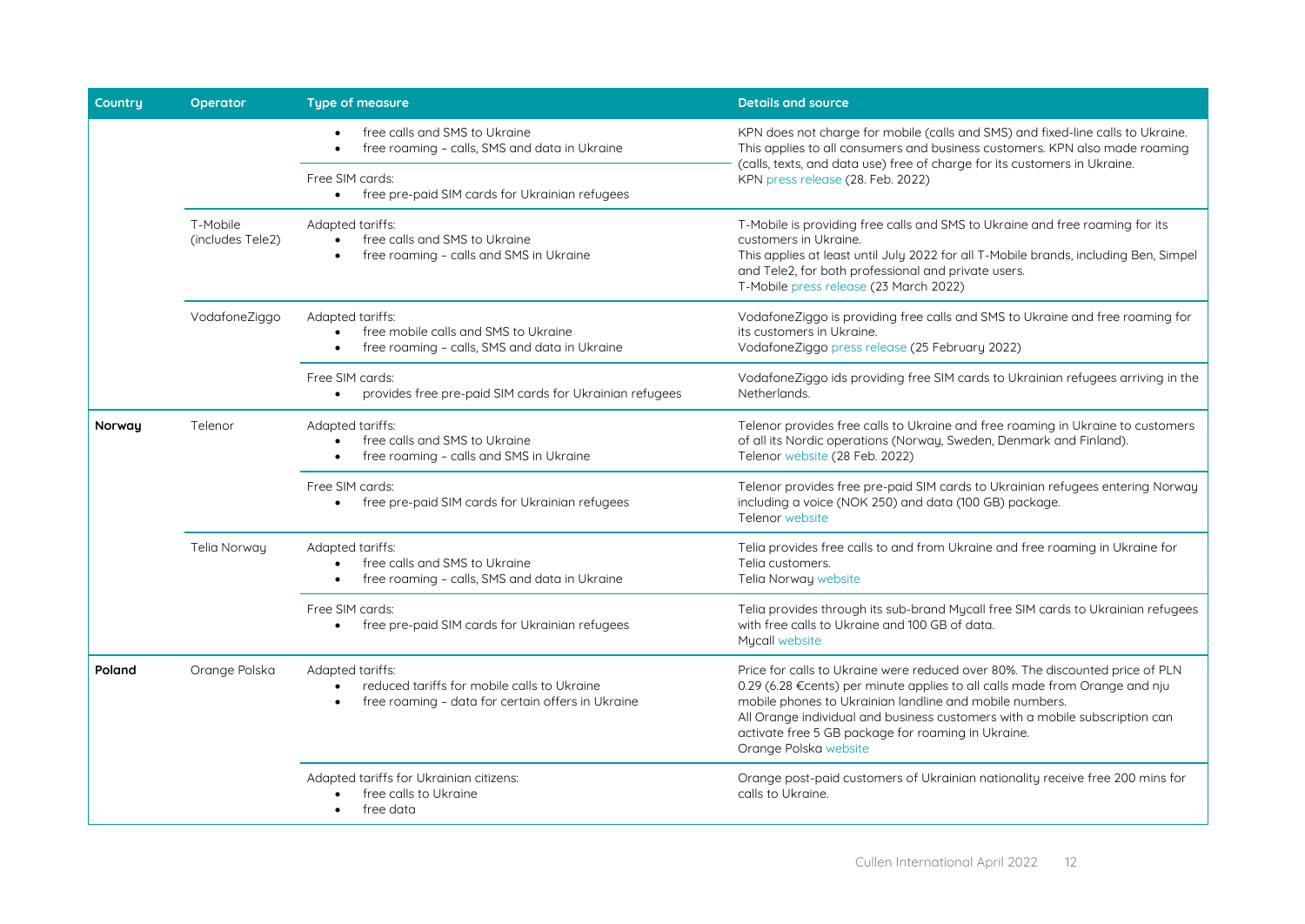| Countru | Operator      | <b>Type of measure</b>                                                                                                           | <b>Details and source</b>                                                                                                                                                                                                                                                                                       |
|---------|---------------|----------------------------------------------------------------------------------------------------------------------------------|-----------------------------------------------------------------------------------------------------------------------------------------------------------------------------------------------------------------------------------------------------------------------------------------------------------------|
|         |               |                                                                                                                                  | Orange pre-paid and post-paid customers of Ukrainian nationality receive free<br>10 GB package.<br>Orange Polska website                                                                                                                                                                                        |
|         |               | Free SIM cards:<br>free pre-paid SIM cards for Ukrainian nationals<br>$\bullet$                                                  | Ukrainian citizens can receive SIM starter packs including 100 mins of calls to<br>Ukraine, free calls, SMS and MMS in Poland and 30 GB of data.<br>Orange Polska website                                                                                                                                       |
|         |               | Network capacity:<br>mobile sites at border crossings                                                                            | Orange Polska built three mobiles sites and expanded five others in border area.<br>Together with T-Mobile, Orange is boosting network capacity in overcrowded<br>areas along the Polish-Ukrainian border (the operators share transmitters).<br>Orange Polska CEO Julien Ducarroz Twitter post (11 March 2022) |
|         |               | WiFi:<br>Free WiFi spots<br>$\bullet$                                                                                            | Orange Polska is providing 8 free WiFi spots at refugee reception points.<br>Orange Polska CEO Julien Ducarroz Twitter post (11 March 2022)                                                                                                                                                                     |
|         | T-Mobile (DT) | Adapted tariffs:<br>Free calls and SMS to Ukraine<br>$\bullet$<br>free roaming - calls, SMS and data in Ukraine<br>$\bullet$     | T-Mobile offers unlimited calls and SMS from Poland to Ukraine and unlimited<br>free calls, SMS and MMS while roaming in Ukraine to Poland. It also offers free 3<br>GB of data when roaming in Ukraine.<br>T-Mobile website                                                                                    |
|         |               | Free SIM cards:<br>free pre-paid SIM cards for Ukrainian refugees<br>$\bullet$                                                   | T-Mobile is distributing free SIM starter packs and Heyah packs at refugee<br>reception points, in shops close to the border area, and at gas and railway<br>stations. The packs include unlimited calls and SMS to Ukraine, 100 minutes if<br>calls in Poland and 10 GB of mobile data.<br>T-Mobile website    |
|         |               | Network capacity:<br>mobile sites at border crossings<br>$\bullet$                                                               | Together with Orange, T-Mobile is boosting network capacity in overcrowded<br>areas along the Polish-Ukrainian border (the operators share transmitters).                                                                                                                                                       |
|         |               | WiFi:<br>Free WiFi spots<br>$\bullet$                                                                                            | T-Mobile is providing 8 free WiFi spots at various refugee transit locations.                                                                                                                                                                                                                                   |
|         | Play          | Adapted tariffs:<br>free roaming - calls and SMS in Ukraine<br>$\bullet$<br>reduced data roaming tariffs in Ukraine<br>$\bullet$ | Play introduced free roaming in Ukraine for calls and SMS and reduced data<br>roaming rates to the same rate as in the EU.<br>Play press release (5 March 2022)                                                                                                                                                 |
|         |               | Free SIM cards:<br>free pre-paid SIM cards for Ukrainian refugees<br>$\bullet$                                                   | Play introduced a free SIM starter pack (distributed at border crossings) for<br>Ukrainian refugees with unlimited calls and SMS to Ukraine (to networks Kyivstar,<br>Vodafone, lifecell), 120 minutes of national calls and 10 GB of data.<br>Play press release (5 March 2022)                                |
|         |               | WiFi:<br>Free WiFi spots                                                                                                         | Play and UPC Poland launched a joint support action for refugees from Ukraine.<br>The operators are bringing vehicle-based connectivity centres to border points<br>where refugees coming to Poland can access free WiFi spots.                                                                                 |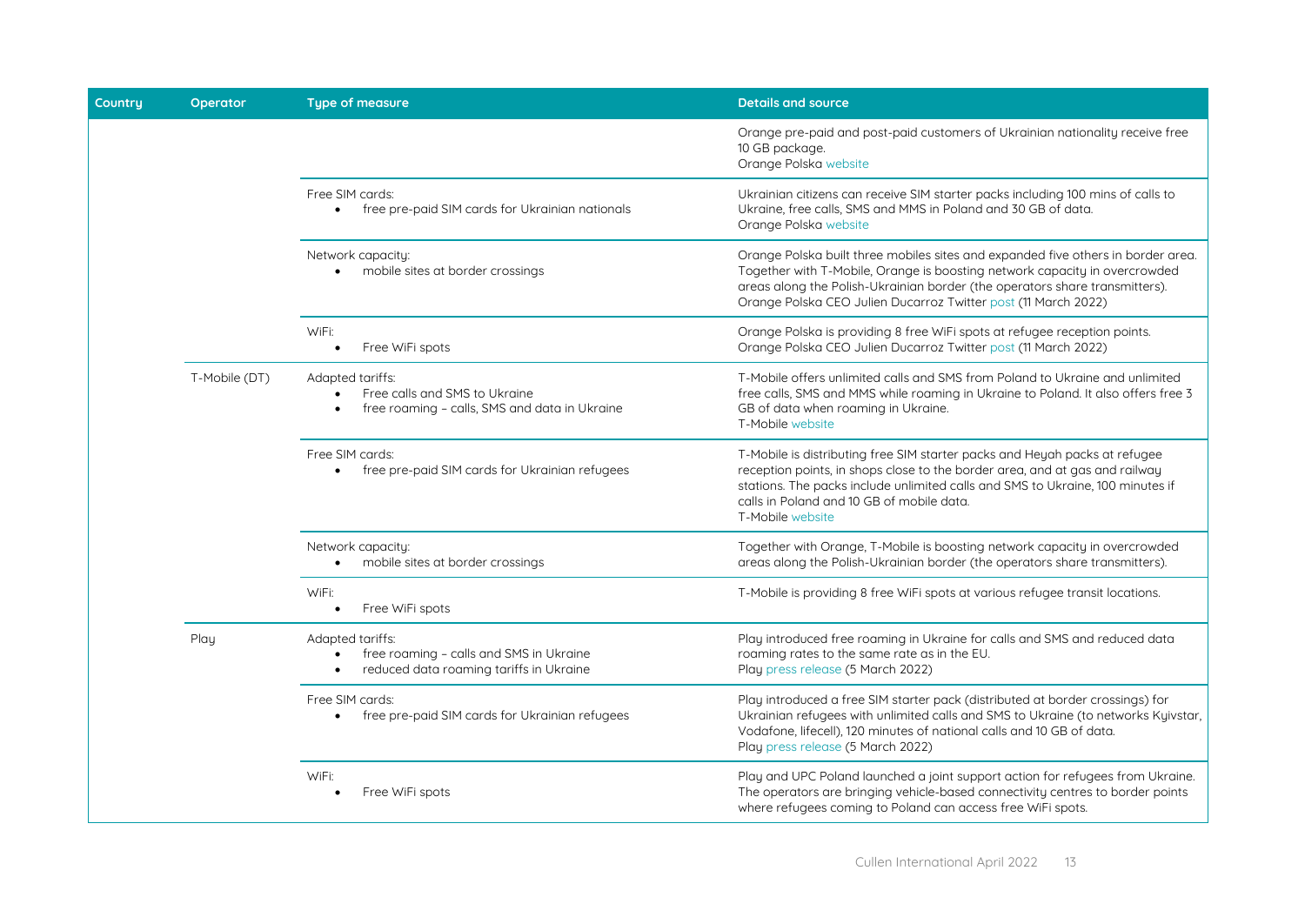| Country  | Operator                 | <b>Type of measure</b>                                                                                       | <b>Details and source</b>                                                                                                                                                                                                                                                                                                                                                               |
|----------|--------------------------|--------------------------------------------------------------------------------------------------------------|-----------------------------------------------------------------------------------------------------------------------------------------------------------------------------------------------------------------------------------------------------------------------------------------------------------------------------------------------------------------------------------------|
|          |                          |                                                                                                              | Play press release (5 March 2022)                                                                                                                                                                                                                                                                                                                                                       |
|          |                          | Charging points:<br>• free charging stations                                                                 | Play and UPC Poland launched a joint support action for refugees from Ukraine.<br>The operators are bringing vehicle-based connectivity centres to border points<br>where refugees coming to Poland can charge mobile devices.<br>Play press release (5 March 2022)                                                                                                                     |
|          | Plus                     | Adapted tariffs:<br>Free calls and SMS to Ukraine<br>Free data                                               | Plus is offering 500 mins of calls to Kyivstar, Lifecell and Vodafone mobile<br>networks in Ukraine free of charge to all its customers.<br>Promotional rate of PLN 0.19 (4.11 €cents) per minute for calls to all networks in<br>Ukraine is also available.<br>Plus is also offering free single-use 10 GB data package.<br>Plus press release (24 Feb. 2022)                          |
|          |                          | SIM cards:<br>Pre-paid SIM cards for Ukrainian nationals for reduced price<br>$\bullet$<br>$(PLN 35 - €7.5)$ | Plus is offering to Ukrainian nationals a 30-day cyclical package for PLN 35<br>(€7.5), including unlimited free domestic calls, unlimited national SMS and MMS,<br>15 GB of data and 1000 mins for calls to Ukraine (to subscribers of Kyivstar,<br>Vodafone and Lifecell mobile networks).                                                                                            |
|          | <b>UPC</b>               | Adapted tariffs:<br>Free calls and SMS to Ukraine<br>Free internet access and TV services                    | UPC introduced 120 minute packages for all fixed and mobile customers for calls<br>to all numbers in Ukraine.<br>UPC also introduced special support packages with free 300 Mbps internet<br>access and TV services for Ukrainian refugees (also available to people who fully<br>provide their apartment or house to Ukrainian citizens).<br>Play and UPC press release (5 March 2022) |
|          |                          | WiFi:<br>free WiFi spots                                                                                     | Play and UPC Poland launched a joint support action for refugees from Ukraine.<br>The operators are bringing vehicle-based connectivity centres to border points<br>where refugees coming to Poland can access free WiFi spots.<br>Play and UPC press release (5 March 2022)                                                                                                            |
|          |                          | Charging points:<br>free charging stations                                                                   | Play and UPC Poland launched a joint support action for refugees from Ukraine.<br>The operators are bringing vehicle-based connectivity centres to border points<br>where refugees coming to Poland can charge mobile devices.<br>Play and UPC press release (5 March 2022)                                                                                                             |
| Portugal | MEO (Altice<br>Portugal) | Adapted tariffs:<br>reduced tariffs for calls to Ukraine                                                     | MEO offered all its customers 200 mins of international mobile calls to Ukraine<br>free of charge until 15 March 2022. From 16 March, MEO offers reduced tariffs for<br>calls to Ukraine.<br>Altice Portugal Linkedin post                                                                                                                                                              |
|          | Vodafone<br>Portugal     | Adapted tariffs:<br>free calls and SMS to Ukraine<br>free roaming - calls, SMS and data in Ukraine           | In all its operations across Europe, Vodafone is providing free calls and text<br>messages to Ukraine and offering free roaming for its customers in Ukraine.<br>Vodafone Group website (updated 1 April 2022)                                                                                                                                                                          |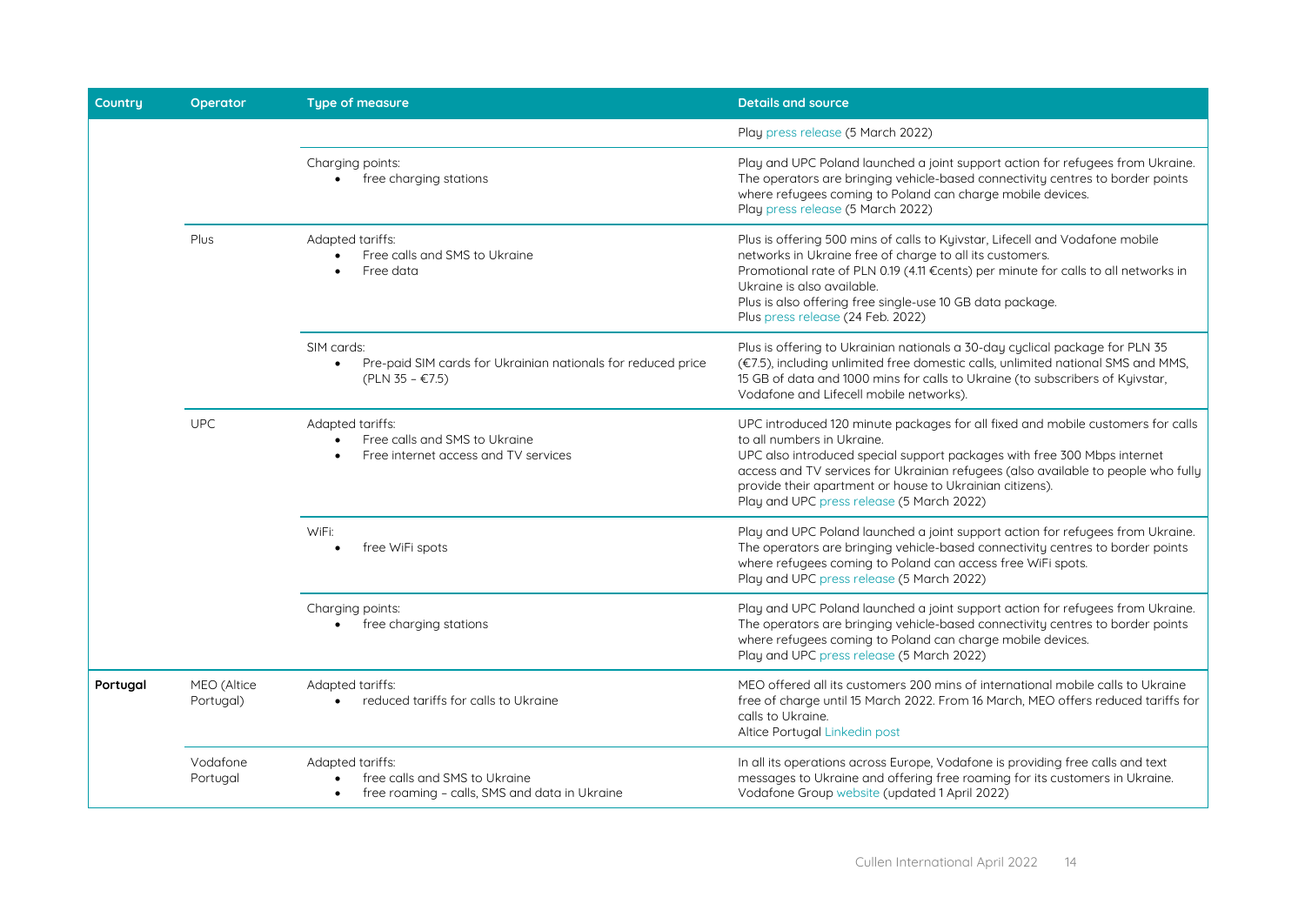| Country  | <b>Operator</b>        | <b>Type of measure</b>                                                                                                       | <b>Details and source</b>                                                                                                                                                                                                                                                                                                                                       |
|----------|------------------------|------------------------------------------------------------------------------------------------------------------------------|-----------------------------------------------------------------------------------------------------------------------------------------------------------------------------------------------------------------------------------------------------------------------------------------------------------------------------------------------------------------|
| Romania  | Orange Romania         | Adapted tariffs:<br>free calls and SMS to Ukraine<br>$\bullet$<br>free roaming - calls, SMS and data in Ukraine<br>$\bullet$ | Orange Romania is providing free calls and text messages to Ukraine and free<br>roaming for its customers in Ukraine.<br>Orange Romania website                                                                                                                                                                                                                 |
|          |                        | Free SIM cards:<br>free pre-paid SIM cards for Ukrainian refugees<br>$\bullet$                                               | Free pre-paid SIM cards are distributed by Orange representatives at certain<br>border crossing points including free outgoing calls to Ukraine, unlimited minutes<br>and SMS in the Orange Romania network, 2000 national minutes or SMS, out of<br>which 300 minutes or SMS are also international in EU and 6 GB of national data.<br>Orange Romania website |
|          | Vodafone<br>Romania    | Adapted tariffs:<br>free calls and SMS to Ukraine<br>$\bullet$<br>free roaming - calls, SMS and data in Ukraine<br>$\bullet$ | In all its operations across Europe, Vodafone is providing free calls and text<br>messages to Ukraine and offering free roaming for its customers in Ukraine.<br>Vodafone Group website (updated 1 April 2022)                                                                                                                                                  |
|          |                        | Free SIM cards:<br>free pre-paid SIM cards for Ukrainian refugees<br>$\bullet$                                               | Vodafone Romania configured 48.4k SIMs with 30 international mins bolt-on<br>towards Ukraine, 200 international mins, 10 GB national data, 100 national<br>minutes, unlimited on-net minutes for 28 days - these SIMs were distributed in<br>critical spots, at the border, as well as in refugee camps.<br>Vodafone Group website (updated 1 April 2022)       |
|          |                        | Network capacity:<br>mobile sites at border crossings<br>$\bullet$                                                           | Cells on Wheels have been deployed at key border crossing points by Vodafone<br>Romania to ensure connectivity.<br>Vodafone Group website (updated 1 April 2022)                                                                                                                                                                                                |
|          |                        | Charging points:<br>free charging stations<br>$\bullet$                                                                      | Vodafone Romania is providing free charging stations at various refugee transit<br>locations.<br>Vodafone Group website (updated 1 April 2022)                                                                                                                                                                                                                  |
|          |                        | WiFi:<br>free WiFi spots                                                                                                     | Vodafone Romania is providing free WiFi spots at various refugee transit<br>locations.<br>Vodafone Group website (updated 1 April 2022)                                                                                                                                                                                                                         |
|          | Telekom<br>Romania     | Adapted tariffs:<br>free calls and SMS to Ukraine<br>$\bullet$<br>free roaming - calls, SMS and data in Ukraine              | Telekom Romania is providing free calls and text messages to Ukraine and<br>offering free roaming for its customers in Ukraine.<br>Telekom Romania press release (4 March 2022)                                                                                                                                                                                 |
|          |                        | Free SIM cards:<br>free pre-paid SIM cards for Ukrainian refugees<br>$\bullet$                                               | Telekom Romania is providing free pre-paid starters with data credit and free<br>voice and SMS to Ukrainian refugees.                                                                                                                                                                                                                                           |
|          | Digi Romania           | Adapted tariffs:<br>free calls and SMS to Ukraine<br>$\bullet$                                                               | DigiRomania is offering free calls and SMS to the major mobile operators in<br>Ukraine.<br>Digi Facebook post (15 March 2022)                                                                                                                                                                                                                                   |
| Slovakia | Slovak Telekom<br>(DT) | Adapted tariffs:<br>reduced tariffs for calls and SMS to Ukraine<br>$\bullet$                                                | Slovak Telekom was providing free calls and SMS to Ukraine and free calls and<br>SMS for its customers in Ukraine until 31 March 2022.                                                                                                                                                                                                                          |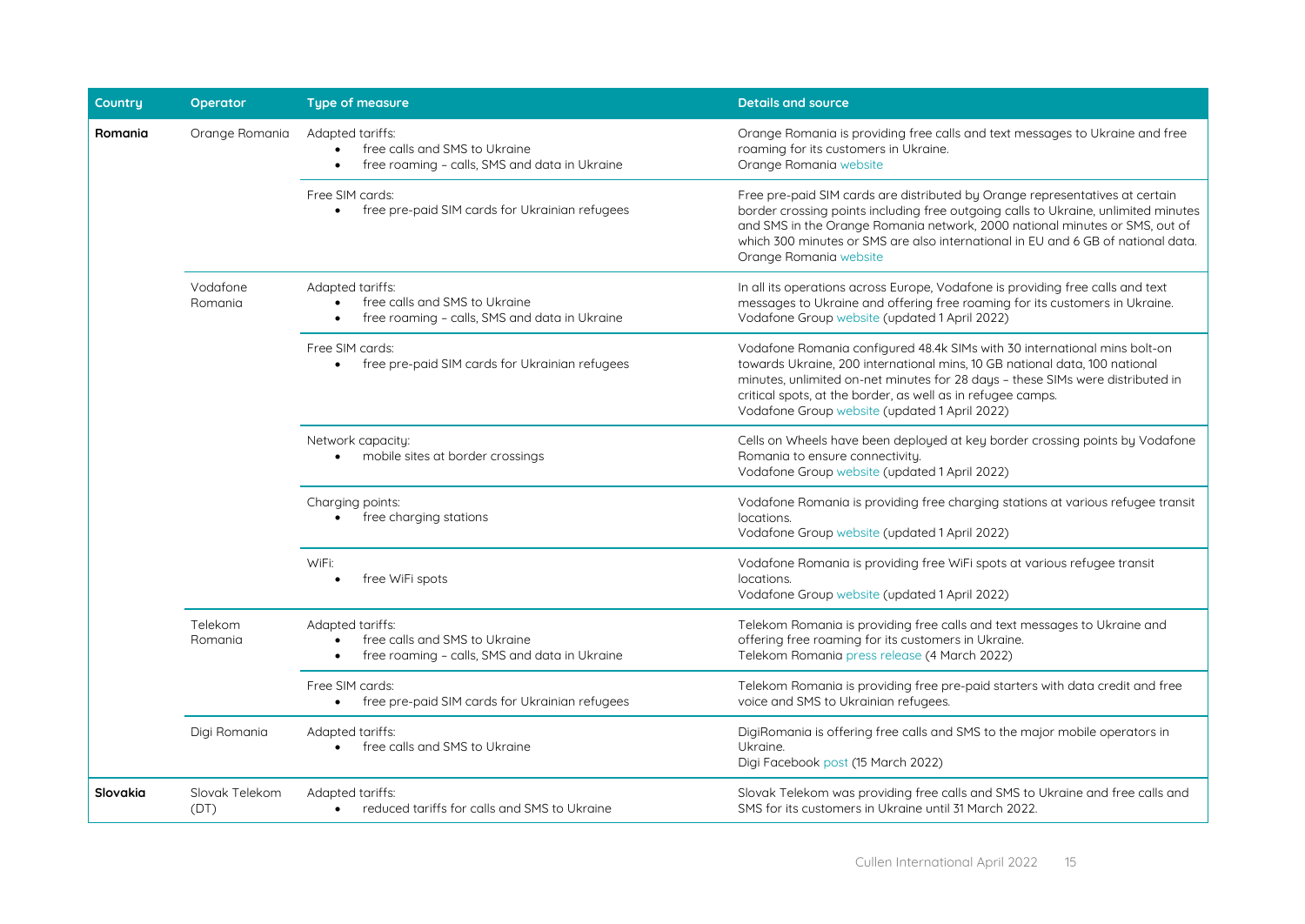| Country | Operator            | <b>Type of measure</b>                                                                                                                                 | <b>Details and source</b>                                                                                                                                                                                                                                                                                              |
|---------|---------------------|--------------------------------------------------------------------------------------------------------------------------------------------------------|------------------------------------------------------------------------------------------------------------------------------------------------------------------------------------------------------------------------------------------------------------------------------------------------------------------------|
|         |                     | reduced roaming tariffs - calls and SMS in Ukraine                                                                                                     | From 1 April 2022 Slovak Telekom is offering reduced tariffs for calls and SMS to<br>Ukraine (€0.08/min or SMS). It is also offering reduced tariffs for roaming in<br>Ukraine (€0.75/min for outgoing calls and €0.05 for SMS and €0.25 for incoming<br>calls)<br>Slovak Telekom website                              |
|         |                     | Free SIM cards:<br>free pre-paid SIM cards for Ukrainian refugees<br>$\bullet$                                                                         | Slovak Telekom provides free pre-paid SIM cards to Ukrainian refugees entering<br>Slovakia including unlimited calls to Ukraine and €10 credit.<br>Slovak Telekom press release (4 March 2022)                                                                                                                         |
|         |                     | Network capacity:<br>mobile sites at border crossings                                                                                                  | Slovak Telekom is increasing its network capacity at border crossings with<br>Ukraine.<br>Slovak Telekom press release (4 March 2022)                                                                                                                                                                                  |
|         |                     | WiFi:<br>free WiFi spots<br>$\bullet$                                                                                                                  | Slovak Telekom is providing free WiFi spots at various refugee transit locations.<br>Slovak Telekom press release (4 March 2022)                                                                                                                                                                                       |
|         | Orange<br>Slovensko | Adapted tariffs:<br>free calls and SMS to Ukraine<br>$\bullet$<br>free roaming - calls, SMS and data in Ukraine<br>$\bullet$                           | Orange Slovensko is providing free calls to Ukraine as well as free roaming to its<br>customers in Ukraine.<br>Orange website                                                                                                                                                                                          |
|         |                     | Free SIM cards:<br>free pre-paid SIM cards for Ukrainian refugees<br>$\bullet$                                                                         | Orange Slovensko is providing free pre-paid SIM cards to Ukrainian refugees<br>including 10 GB of data and €2 credit for calls and SMS (calls to Ukraine are<br>free).<br>Orange website                                                                                                                               |
|         | O <sub>2</sub>      | Adapted tariffs:<br>reduced rates for calls and SMS to Ukraine<br>$\bullet$<br>reduced rates for roaming - calls, SMS and data in Ukraine<br>$\bullet$ | O2 customers and its branded operator Radosť customers can call and send<br>SMS to Ukraine at national prices. Likewise, customers located in Ukraine who<br>use roaming from O2 or Radosť can call, send messages and use data as if they<br>were located in the territory of EU countries.<br>O <sub>2</sub> website |
|         |                     | Free SIM cards:<br>free pre-paid SIM cards for Ukrainian refugees<br>$\bullet$                                                                         | O2 is providing free SIM cards to Ukrainian citizens including €5 credit and 15 GB<br>of data per month.<br>O <sub>2</sub> website                                                                                                                                                                                     |
|         | 4ka                 | Adapted tariffs:<br>reduced rates for calls and SMS to Ukraine                                                                                         | 4ka reduced call and SMS rates to Ukrainian numbers by half reducing the price<br>to 24 €cents per minute and 10 €cents per SMS.<br>4ka press release (24 Feb. 2022)                                                                                                                                                   |
|         |                     | Network capacity:<br>mobile sites at border crossings                                                                                                  | 4kg brought a portable transmitter to a border crossing to strengthen mobile<br>signal.<br>4ka Facebook post (28 Feb. 2022)                                                                                                                                                                                            |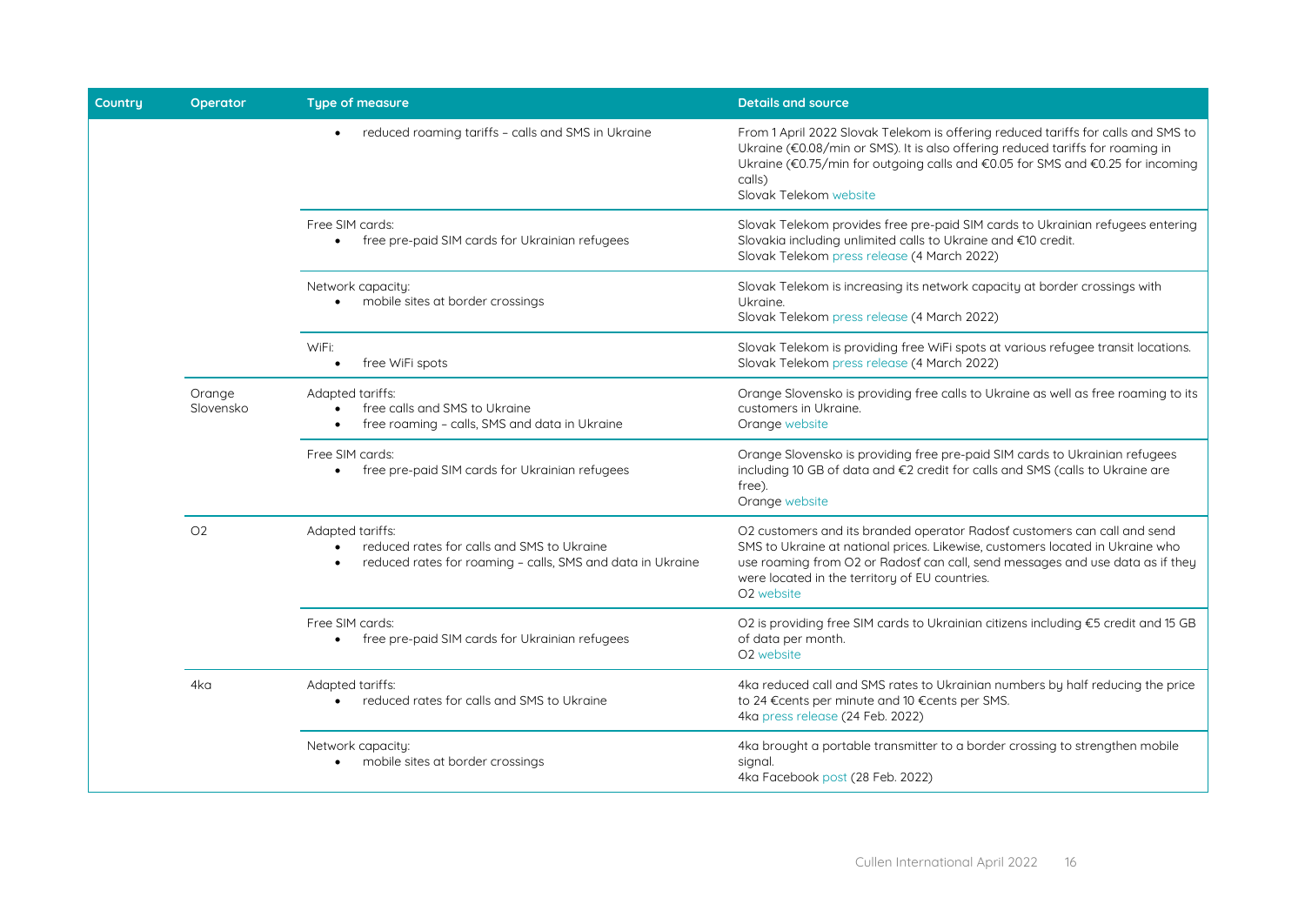| Country  | Operator                   | <b>Type of measure</b>                                                                                          | <b>Details and source</b>                                                                                                                                                                                                                                                                                          |
|----------|----------------------------|-----------------------------------------------------------------------------------------------------------------|--------------------------------------------------------------------------------------------------------------------------------------------------------------------------------------------------------------------------------------------------------------------------------------------------------------------|
| Slovenia | Telekom<br>Slovenije       | Adapted tariffs:<br>free calls and SMS to Ukraine<br>$\bullet$                                                  | Since 25 Feb. 2022 Telekom Slovenije provides free calls from its mobile and<br>fixed network to mobile and fixed networks in Ukraine.<br>Telekom Slovenije press release (11 March 2022)                                                                                                                          |
|          |                            | Free SIM cards:<br>free pre-paid SIM cards for Ukrainian refugees                                               | Telekom Slovenije donated to a local NGOs topped-up SIM cards to distribute to<br>refugees coming to Slovenija from Ukraine.<br>Telekom Slovenije press release (11 March 2022)                                                                                                                                    |
|          | A1 Slovenija               | Adapted tariffs:<br>free calls and SMS to Ukraine<br>free roaming - calls, SMS and data in Ukraine              | Since 24 Feb. 2022 A1 Slovenija provides free calls from its fixed and mobile<br>network to all fixed and mobile networks in Ukraine. A1 also provides free<br>roaming to is customers in Ukraine.<br>A1 Slovenija press release                                                                                   |
|          |                            | Free SIM cards:<br>• free pre-paid SIM cards for Ukrainian refugees                                             | A1 is donating free SIM cards to Ukrainian refugees coming to Slovenija via the<br>Slovenian Red Cross.                                                                                                                                                                                                            |
|          | Telemach (United<br>Group) | Adapted tariffs:<br>free calls and SMS to Ukraine<br>$\bullet$<br>free roaming - data in Ukraine                | Since 25 Feb. 2022 Telemach provides free calls from its fixed and mobile<br>network to all fixed and mobile networks in Ukraine.<br>Telemach press release (25 Feb. 2022)                                                                                                                                         |
|          |                            | Free SIM cards:<br>free pre-paid SIM cards for Ukrainian refugees                                               | Telemach is donating free SIM cards to Ukrainian refugees coming to Slovenija<br>via the Slovenian Red Cross.<br>Telemach press release (9 March 2022)                                                                                                                                                             |
|          | $T-2$                      | Adapted tariffs:<br>free calls to Ukraine                                                                       | Since 25 Feb. 2022 T-2 provides free calls from its fixed and mobile network to all<br>fixed and mobile networks in Ukraine (excluding premium rate services).<br>T-2 press release (25 Feb. 2022)                                                                                                                 |
| Spain    | Telefónica                 | Adapted tariffs:<br>free calls and SMS to Ukraine<br>$\bullet$<br>free roaming - calls, SMS and data in Ukraine | Telefónica is providing free calls and SMS to Ukraine and also free of charge<br>roaming for its customers in Ukraine.<br>Telefónica press release (16 March 2022)                                                                                                                                                 |
|          |                            | Free SIM cards:<br>• free pre-paid SIM cards for Ukrainian refugees                                             | Telefónica is providing 2,000 free prepaid SIM cards to refugees arriving in Spain.                                                                                                                                                                                                                                |
|          | Orange Spain               | Adapted tariffs:<br>free calls and SMS to Ukraine<br>$\bullet$                                                  | Orange Spain is providing free calls and SMS to Ukraine for its postpaid<br>customers (Jazztel customers included)<br>Orange Spain press release (25 Feb. 2022)<br>Orange Spain is also providing free calls and SMS for pre-paid customers with a<br>limit of 200 mins and 200 SMS per month Orange Spain website |
|          | Vodafone Spain             | Adapted tariffs:<br>free calls and SMS to Ukraine<br>free roaming - calls, SMS and data in Ukraine              | In all its operations across Europe, Vodafone is providing free calls and text<br>messages to Ukraine and offering free roaming for its customers in Ukraine.<br>Vodafone Group website (updated 1 April 2022)                                                                                                     |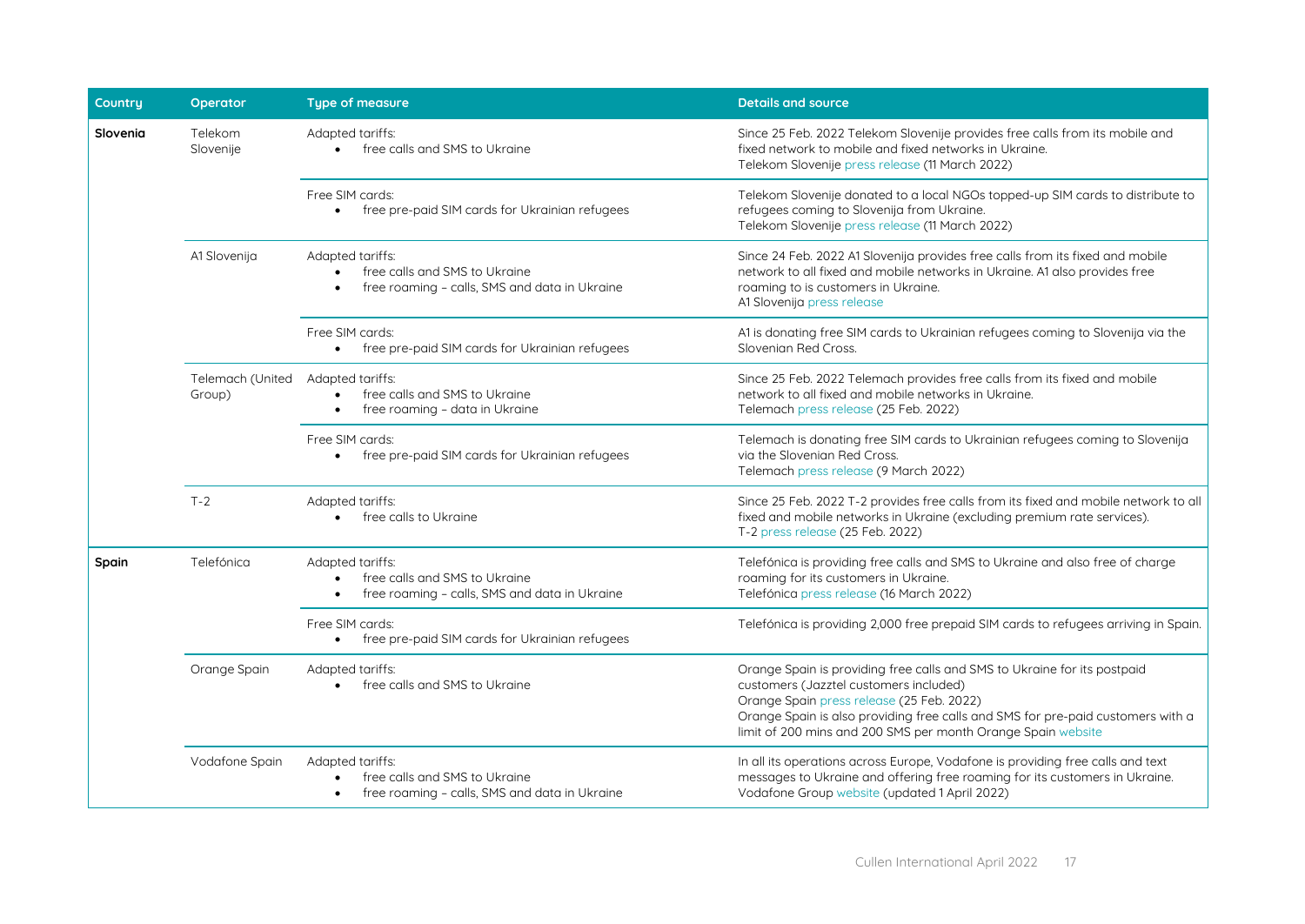| <b>Countru</b>           | Operator                   | <b>Type of measure</b>                                                                                          | <b>Details and source</b>                                                                                                                                                                                                                         |
|--------------------------|----------------------------|-----------------------------------------------------------------------------------------------------------------|---------------------------------------------------------------------------------------------------------------------------------------------------------------------------------------------------------------------------------------------------|
|                          | MasMovl/Yoigo              | Adapted tariffs:<br>free calls and SMS to Ukraine                                                               | All operators of the MasMovil group, including Spain's 4th MNO Yoigo, offer free<br>calls and SMS to Ukraine for post-paid customers.<br>MasMovil press release (1 March 2022)                                                                    |
| Sweden                   | Telia Company              | Adapted tariffs:<br>free calls and SMS to Ukraine<br>free roaming - calls, SMS and data in Ukraine              | Telia provides free calls and SMS to Ukraine and free roaming in Ukraine for<br>Telia customers.<br>Telia Company press release (3 March 2022)                                                                                                    |
|                          | Tre Sverige<br>(Hutchison) | Adapted tariffs:<br>free calls and SMS to Ukraine<br>free roaming - calls and SMS in Ukraine                    | Tre provides free calls to and from (roaming) Ukraine.<br>Tre Sverige website                                                                                                                                                                     |
|                          |                            | Free SIM cards:<br>free pre-paid SIM cards for Ukrainian refugees                                               | Tre's sub-brand hallon is providing SIM card to Ukrainian refugees.                                                                                                                                                                               |
|                          | Telenor Sweden             | Adapted tariffs:<br>free calls and SMS to Ukraine<br>free roaming - calls, SMS and MMS in Ukraine               | Telenor provides free calls to Ukraine and free roaming in Ukraine to customers<br>of all its Nordic operations (Norway, Sweden, Denmark and Finland).<br>Telenor website (28 Feb. 2022)                                                          |
|                          |                            | Free SIM cards:<br>free pre-paid SIM cards for Ukrainian refugees<br>$\bullet$                                  | Telenor provided to aid organisations 10,000 free pre-paid SIM cards for<br>Ukrainian refugees entering Sweden including 5 GB of data, free calls, SMS and<br>MMS in Sweden and to Ukraine.                                                       |
| Switzerland              | Swisscom                   | Adapted tariffs:<br>free calls and SMS to Ukraine<br>free roaming - calls, SMS and data in Ukraine<br>$\bullet$ | Swisscom will provisionally waive the costs for calls from Switzerland to Ukraine<br>and roaming costs within Ukraine.<br>Swisscom website                                                                                                        |
|                          |                            | Free SIM cards:<br>free pre-paid SIM cards for Ukrainian refugees                                               | Swisscom put in place a free offer for Ukrainian refugees.<br>The offer includes unlimited calls and SMS within Switzerland, from Switzerland<br>to EU and to Belarus, Ukraine, Russia and unlimited data within Switzerland.<br>Swisscom website |
|                          | Sunrise UPC                | Adapted tariffs:<br>free calls and SMS to Ukraine<br>free roaming - calls, SMS and data in Ukraine<br>$\bullet$ | Sunrise UPC provides free calls to Ukraine and free roaming in Ukraine for its<br>customers.<br>Sunrise press release<br>Sunrise website                                                                                                          |
|                          |                            | Free SIM cards<br>free pre-paid SIM card for Ukrainian refugees                                                 | Sunrise UPC is offering Ukrainian refugees free SIM cards valid for 12 months<br>including unlimited calls, SMS and data within Switzerland and unlimited calls<br>from Switzerland to Ukraine.<br>Sunrise press release<br>Sunrise website       |
| <b>United</b><br>Kingdom | BT (EE)                    | Adapted tariffs:<br>free calls and SMS to Ukraine<br>$\bullet$                                                  | EE made calls, texts and data to and from the region free.<br>EE Twitter post (25 Feb. 2022)                                                                                                                                                      |